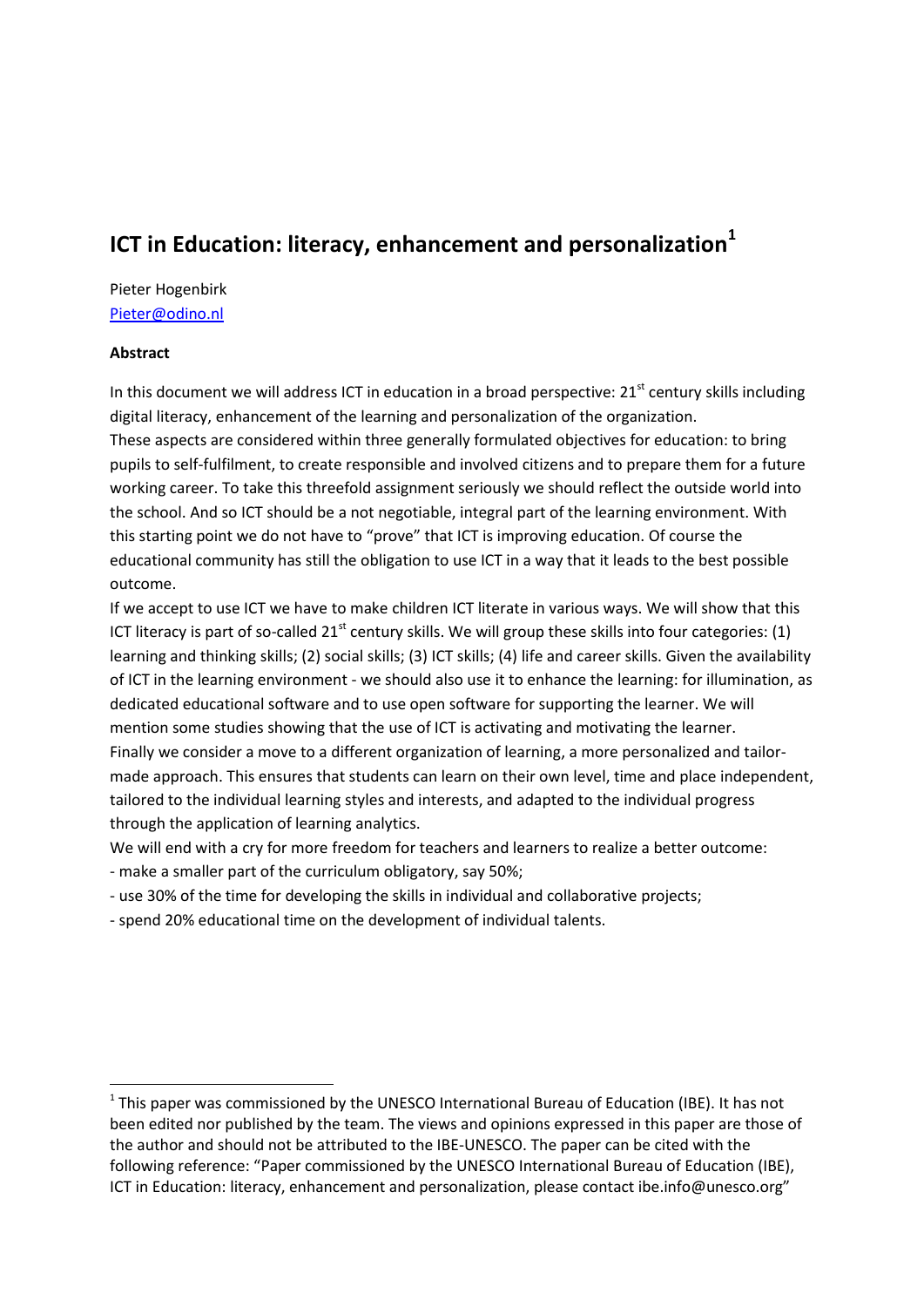#### **1. Introduction**

Starting in the early eighties of the past century the educational community - practitioners, teacher trainers and educational researchers - has been working on the introduction and implementation of computers in education. These efforts were attached to the notion that society was entering a new phase. Beniger (<sup>i</sup>) showed that the term "Information Society" was one of the many notions used to described this change from an industrial society to a society where information plays a dominant role in economics, politics, culture and …. education. At first, there were attempts to familiarize young pupils with the achievements of the "new era". Educational materials were written to practise working with computers, educational software was developed for applying in the different disciplines, national projects were established to supply schools with computers, mostly in separate computer labs, courses were given to make teachers familiar with the new technical and didactical aspects of computers. There were two main reasons for all these activities:

(1) pupils should learn to be skilled in using information technology (IT) as part of the core curriculum ("computer literacy");

(2) at least politicians and educational forerunners thought that IT could improve the outcome of the educational process (and as a side effect, make education less expensive). This type of support by IT was called CAL, Computer Aided Learning.

Looking back at a course book for teachers written in 1990 ( $\frac{1}{1}$ ) it is striking – in relation to the themes of this document - that courseware (in MS-DOS design!) was considered to be the panacea for improving the educational process by motivating the learner. Also it was mentioned that teachers often complained that 8 computers in a computer lab were not sufficient for a class of 30 pupils. In the course is was prudently suggested that one could use computers for remedial purposes, so that not all children had to use the equipment at the same time. It was an innovative thought for a traditional class-teaching school system.

Since the early stages of computer usage a lot has happened. Just some highlights. In the nineties internet popped up as a source of information. Windows brought a much more attractive design for the software. Computers appeared in the classroom – at the back of the room or at the teachers desk. Projectors could be used for demonstration purposes. Administrative software was developed and replaced written reports. Assessment tools became available, electronic calculators changed the mathematics curriculum, word processors made spelling less relevant. IT became ICT! It was not any longer only about the rather static use of data and information, but the digital revolution changed the way of communicating. And in bird's-eye view we arrive in the  $21<sup>st</sup>$  century.

We see devices appearing in every child's pocket. We see a tremendous growth of information available. A lot of communication is digital, with all kinds of positive but also negative side effects. The iPad is invented, and children from the age of one year old are using this equipment like they were born with it. The "digital native" emerges, but is s/he armed for all the challenges ICT brings along?

Still there is debate: some doubt if the school should not just resist to the use of ICT in the safe and protected environment of the school. Other educational experts investigate the added value of educational computer programs but are hardly capable of "proving" the positive effects. The investments of schools in ICT infrastructure are enormous and the vulnerability of the systems is a thread for a continuous and stable educational environment. So it may be a good moment to mark time and consider carefully why we should invest in the usage of ICT in education. Where are we today concerning ICT in education? And what should be the perspective for the next 10 years?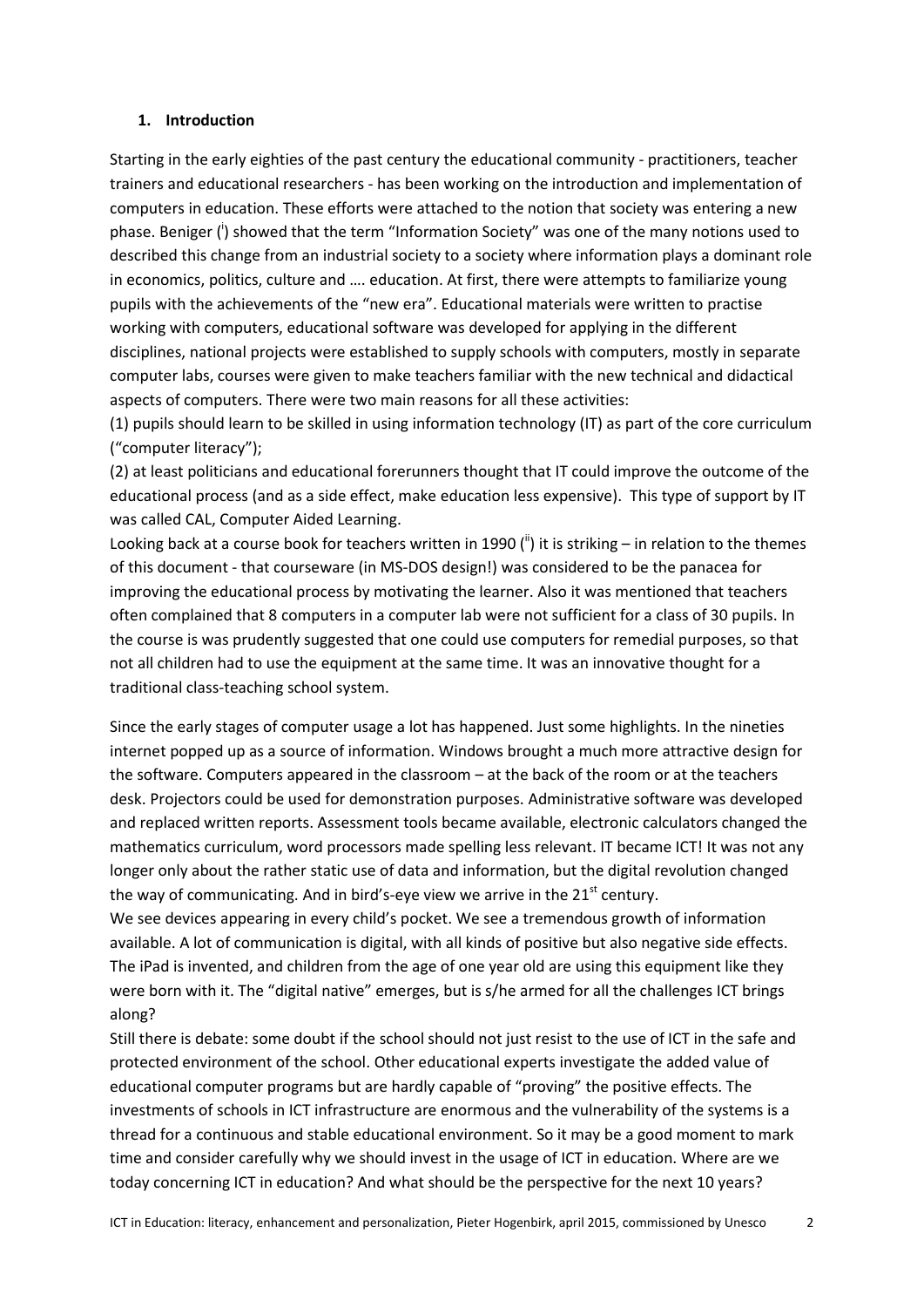In five successive paragraphs we will address five main reasons for using ICT in education. In paragraph 2 we will present the usage of ICT in schools as an inevitable fact. Following that starting point in paragraph 3 ICT will be described as a subject to learn about. Paragraph 4 is dedicated to the  $21<sup>st</sup>$  century skills. The paragraphs 5 and 6 are about the enhancement of teaching and learning by ICT and the possibilities to reorganize the teaching and learning process. These two paragraphs will be accompanied by examples. Paragraph 7 will present a personal charcoal drawing of a future perspective.

We will end this document with some recommendations for ongoing debate.

This paper does not have the pretention of being complete in its description of the use of ICT in education. It highlights some major aspects that will, in the view of the author, be important in the debate on innovation in education in general, and the role of ICT within that innovation in particular. The scope of this paper is secondary education, between the ages 12 and 18 years, but in a more general sense also applicable for primary and higher education. The paper is meant to stimulate debate and to challenge the reader to be engaged and creative, to attack the problems raised and to communicate and collaborate within and outside the educational community to improve the future of ourselves and our children. The aspects dealt with in this paper, could seem relevant to the richer countries, provided with a good ICT-infrastructure and with a vivid debate on the results of the use of ICT in education. At the same time it should be a good cause that the less developed countries are fully involved in the debate that is going on so that pitfalls and ineffective learning paths can be avoided  $(iii)$ .

## **2. ICT and Education, an enforced marriage?**

Society is rapidly changing due to the advent of ICT. This is not the place to present a comprehensive analysis.

We all experience the significant changes in the economic systems, varying from global operating multinational enterprises to new local economies of exchange. Subsequently labour and jobs are evolving. Robots make jobs change or disappear.

Politics are changing. In democratic societies politicians use social media to get elected. The same social media enforce major changes in political systems, with varying consequences.

The culture, in a broad sense, is changing. Series and soaps are being watched on a computer or tablet. Illegal copying of music and movies is a global habit. Social interactions, for example with Facebook, LinkedIn, Instagram and so many other sometimes quickly appearing and disappearing platforms, have substantially changed the way people communicate. Small children skype with their grandparents, fairy tales are on YouTube. While individualization is increasing, young people are more connected to each other than ever before, over the borders of their direct environment, exploring a broad range of contacts. At the same time the bullying is done digitally. Loverboys are operating by smartphones and dating sites.

All this cannot remain without consequences for education. Pupils growing up in the 21st century would consider a school without ICT as an unworldly situation. Prensky  $(2001, \mathrm{iv})$  used the term "digital natives" for children born after 1990, as a contrary to the older "digital immigrants". The difference is that the digital native does not know a world without digital equipment always available, an immigrant had to adapt to that "new" world. Another term is "Generation  $Z''$  ( $'$ ), for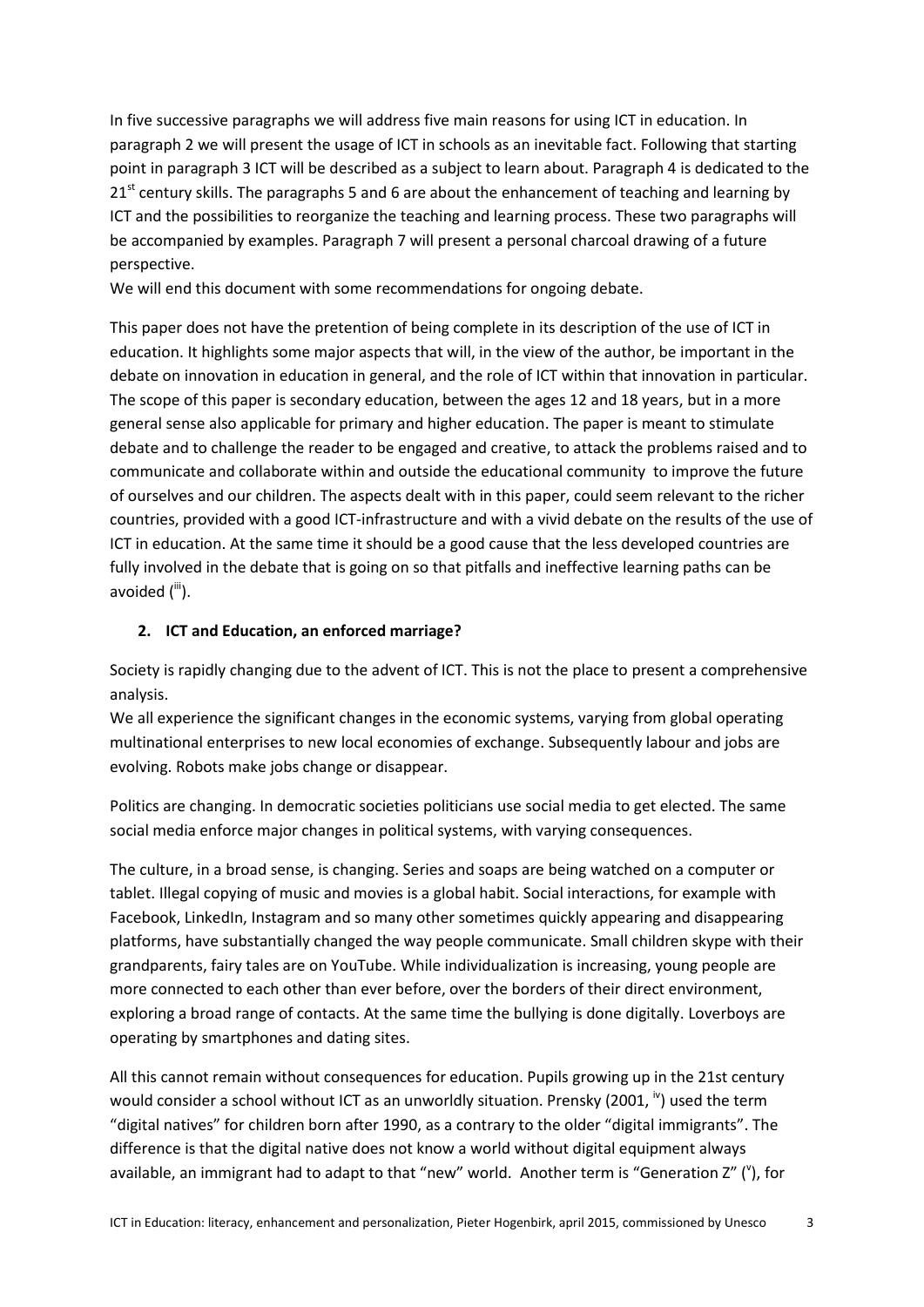people born between 1995 and 2009. This generation is characterised by words as global, social, visual and technological. For pupils who are now growing up the word "Net Generation" is often used (vi). McCrindle (vii) uses the notion of "Generation Alpha". Citation: "They were born into a world of iPhones (in fact the word of the year in 2010 when they were first born was "app"), YouTube (there are now 100 hours of YouTube videos uploaded every minute, and in this environment they are more influenced by the visual and the video than the written and the verbal), and Instagram (where life is photographed and shared instantly and globally)."

So these are the kids we have to offer education at this very moment. Often in an old fashioned environment, with a formal curriculum, books from the past and teachers (and parents!) who mostly have no idea of what is going on in the daily life of the pupils under their care. This situation calls for action.

And it is probably just for this reason that, all over the world, initiatives are emerging to turn over the ways we educate. A class full of youngsters, growing up with new technology all around them, cannot be approached by old fashioned methods, learning materials and curricula. In a new learning environment ICT should play a significant role, clockwise or counter clockwise. So We would state here that education and ICT is an enforced marriage. All other reasons to use ICT are arising from this first notion: we cannot place teaching and learning in an environment that is not mirroring and reflecting the world outside the walls of the school. Visualizing this is quite simple, see fig. 1.



fig.1 The school reflecting the outside world

It is good to articulate this premise here again clearly, because there are opposing views. One of the most well known is the view of the German sociologist and pedagogic Thomas Ziehe (1999, <sup>viii</sup>) who has been fighting since the 1970s for an education that offers students insights and methods just disconnected from their experiences outside the school, called "Alltagserfahrungen" . This kind of noise is also heard in columns in the newspapers and in associations of concerned parents and teachers, with reference to their own childhood and the - often idealized - past.

From the foregoing it will be clear that we should regard these views as background battles, comparable with opposing the ("pernicious") art of printing in the  $15<sup>th</sup>$  century, the ("dangerous") transport by train in the  $19<sup>th</sup>$  century, the ("hazardous") driving in an automobile or watching television in the 20th century.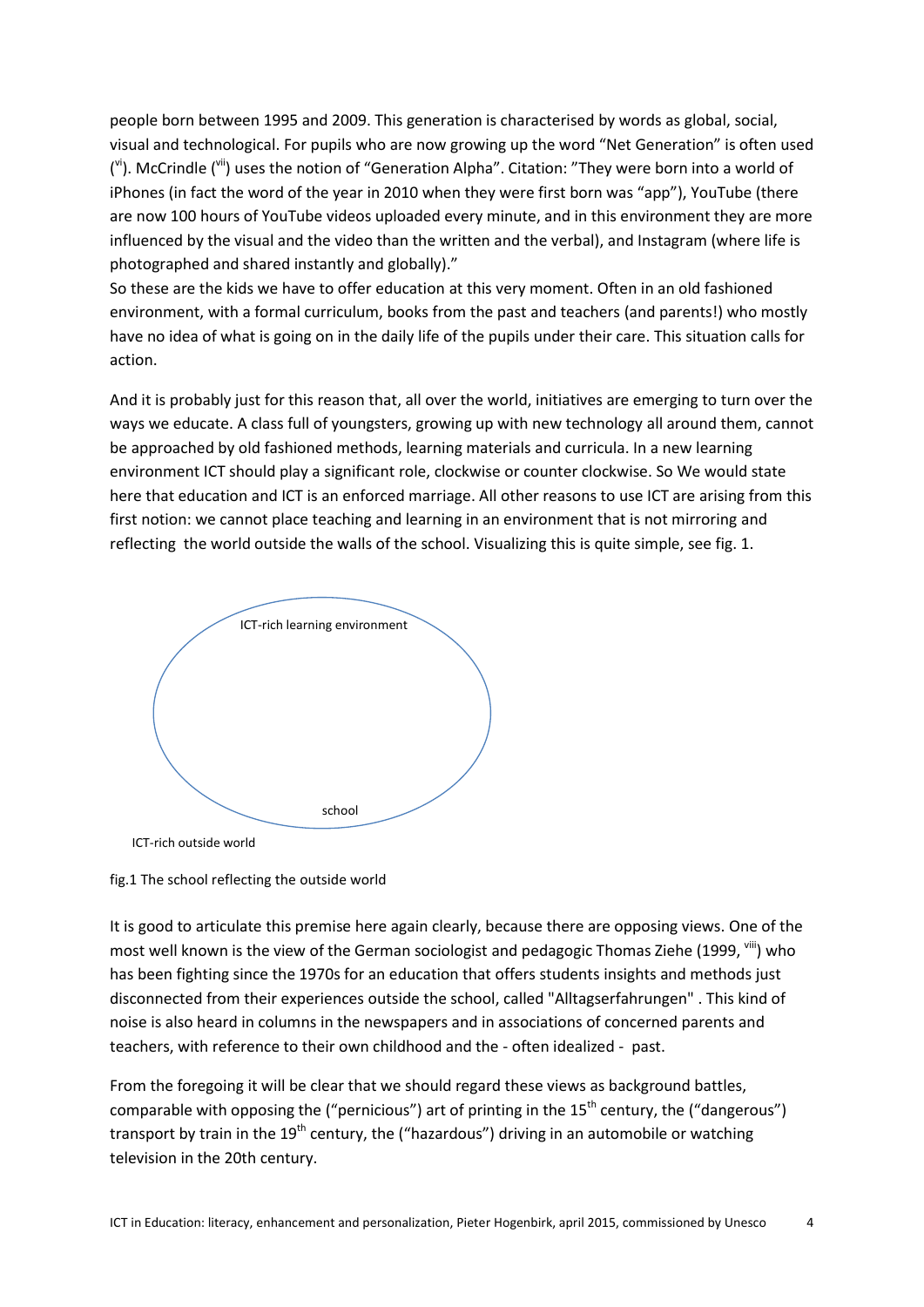In our view the educational community is obliged to itself to explore new paths for teaching and learning, with conservation of the numerous good elements from the traditional ways of teaching and learning.

# **3. ICT as a subject**

Since we now have established the absolute necessity for an ICT-rich learning environment, the need arises to give attention to learning *about* ICT. Of course this is not a new sound. Since the 1970s, the educational community has been discussing the character of insights, knowledge and skills of ICT or ICTs. The names of the learning area vary and evolve. While the term IT developed into ICT, the original name "Computer Literacy" has been replaced by "Information Literacy", also called " Media Literacy" and again "Digital literacy". This area consists of a series of communication competencies, including the ability to access, analyze, evaluate and communicate information in a variety of forms, print and non-print-including messages."  $(^{ix})$ .

In most countries there are objectives, a curriculum and materials available for teaching and learning this particular area (<sup>x</sup>). However there is often debate about the extent to and the intensity in which the subject is taught in schools. In the Netherlands, for example, until the early 1990s it was left to the schools how they wanted to implement "information science". In 1993 lower secondary education was reformed and the goals of the subject became obligatory. In 2001 these goals were rephrased and integrated into other disciplines, arguing that students leave primary education sufficient "literate" to step into the secondary school. The same oscillating movement we have seen in other countries. Also, it is often unclear who should teach this subject. In practice this ranges from the librarian to art teachers, from the mathematics teacher to the teacher of physical health. Almost nowhere a separate substantial training program for being a teacher of Information Literacy has been set up.

There are numerous descriptions of this subject. Good examples are the new curriculum that has been developed recently in Australia (2013,  $x$ <sup>i</sup>) or the somewhat older Standards for Technological Literacy from the International Technology and Engineering Educators Association ITEEA (2006, xii). Other recent examples are from the British Open University with the publication "Integrating IL booklet" (2010,  $x^{1/1}$ ) and the Ancil project with a description of information literacy (2011,  $x^{1/1}$ ).

At this moment the pendulum is at the side where governmental bodies at a large scale recognize the necessity of some kind of obligatory informatics curriculum. Although pupils might be "digital native", it seems more necessary than ever to learn children how to deal with information, which ethical and legal aspects of digital information are involved, how to deal with social media on issues such as bullying, or privacy, and how to guard yourself against being constantly on-line and therefore not being able to concentrate on a more difficult learning task. This in addition to a second part of the subject: learning how to use digital resources, applications and programs properly. This part of digital literacy is also important for vocational education: being able to use computer programs within the context of specific future jobs.

The third part of the literacy is the somewhat "harder" side of ICT: computer science or preferably informatics. It is about the skill which is sometimes referred to as "computational thinking" (Wing, 2006,  $w$ ), which consists of programming and logical, algorithmic thinking. Very recently (March 2015) the BBC took the initiative to deliver small microcomputers, called Micro Bits, a coding device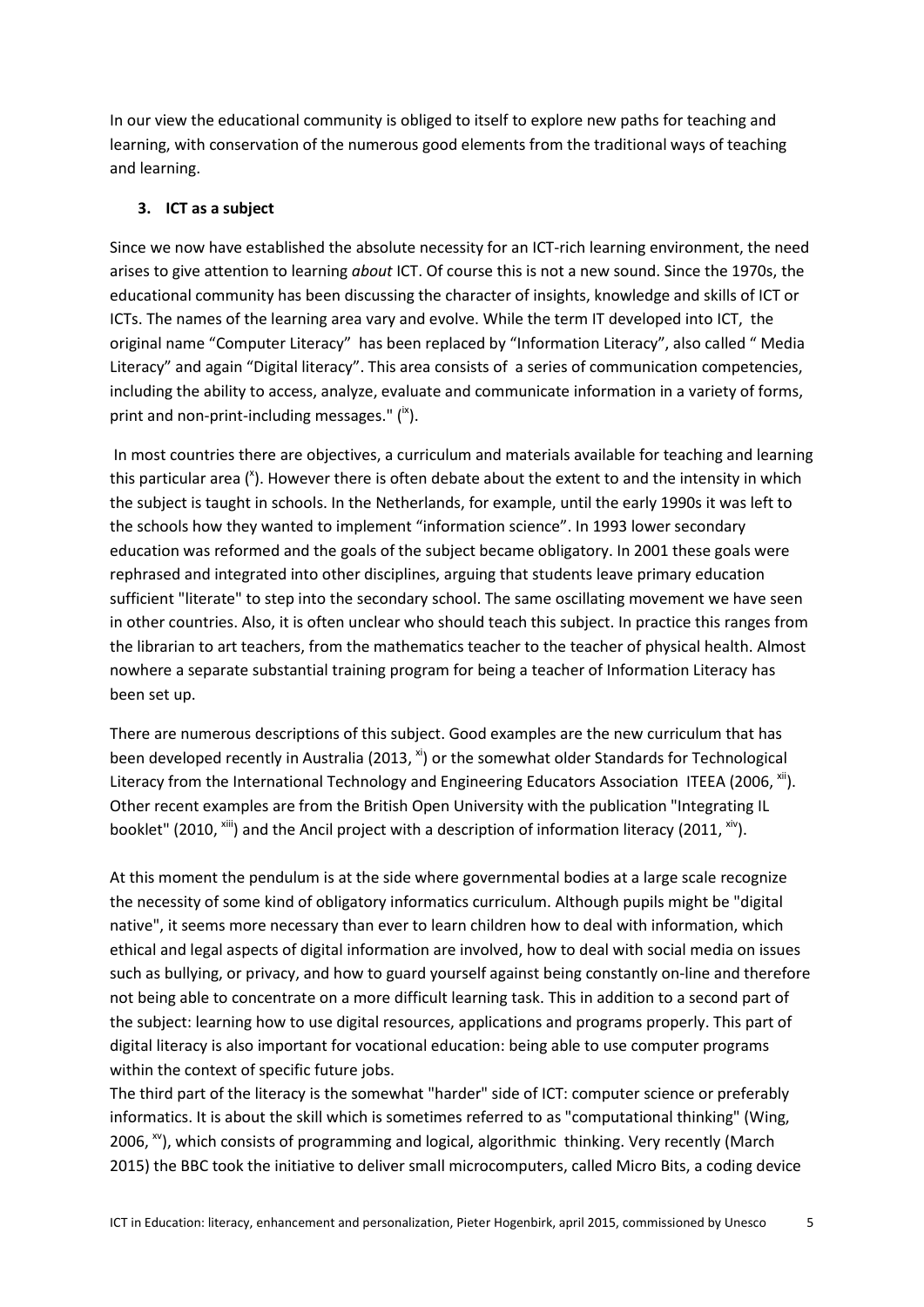for initial steps in computer programming, to all British schools in the autumn of 2015. Programming will be obligatory in the UK for children of age 11 and above. In most policy papers one can find the recommendation of putting some form of Information Literacy on the agenda again. While the deeper understanding of computer technology, software development (programming) and information analysis are often recommended to be part of a separate discipline. In a recent publication the European ACM (Association for Computing Machinery) highlights once again the importance of learning about informatics and digital literacy. Four recommendations are proposed: (1) all students under 12 years are entitled to education in this area, (2) computer science must be considered as a separate discipline for the older students, (3) a large teacher training program should be launched and (4) uniformity should be developed about the content of an informatics curriculum (2013,  $x^{v}$ ). Attention for this area of learning is also required in connection with the shortage of ICT-skilled workers (2014, <sup>xvii</sup>). The European initiative "Digital Agenda for Europe" is a corollary of this notion.

In fig. 2 we have placed digital literacy, ICT as an apart subject, within the learning area of the school.

Since we now have elaborated a bit on the necessity of "digital skills" it is time to place this in a broader perspective.



fig.2 ICT as a subject, to be taught in the school

## **4. 21st century competences and the role of ICT**

In this document we will use a set of three main objectives for the education of children:

- (1) to become well developed adults with a reflective view on their own personal growth;
- (2) to be responsible, participating citizens who have an understanding of ethical, (cross- )cultural and moral values (citizenship);
- (3) to become economically independent beings prepared for (future) jobs, which in many cases do not even exist nowadays.

These goals can be completed by acknowledging the necessity that students should be educated for a life of continuous learning, the *lifelong learning paradigm*.

In paragraph 2 it was argued that the modern generation of children is facing an outside world which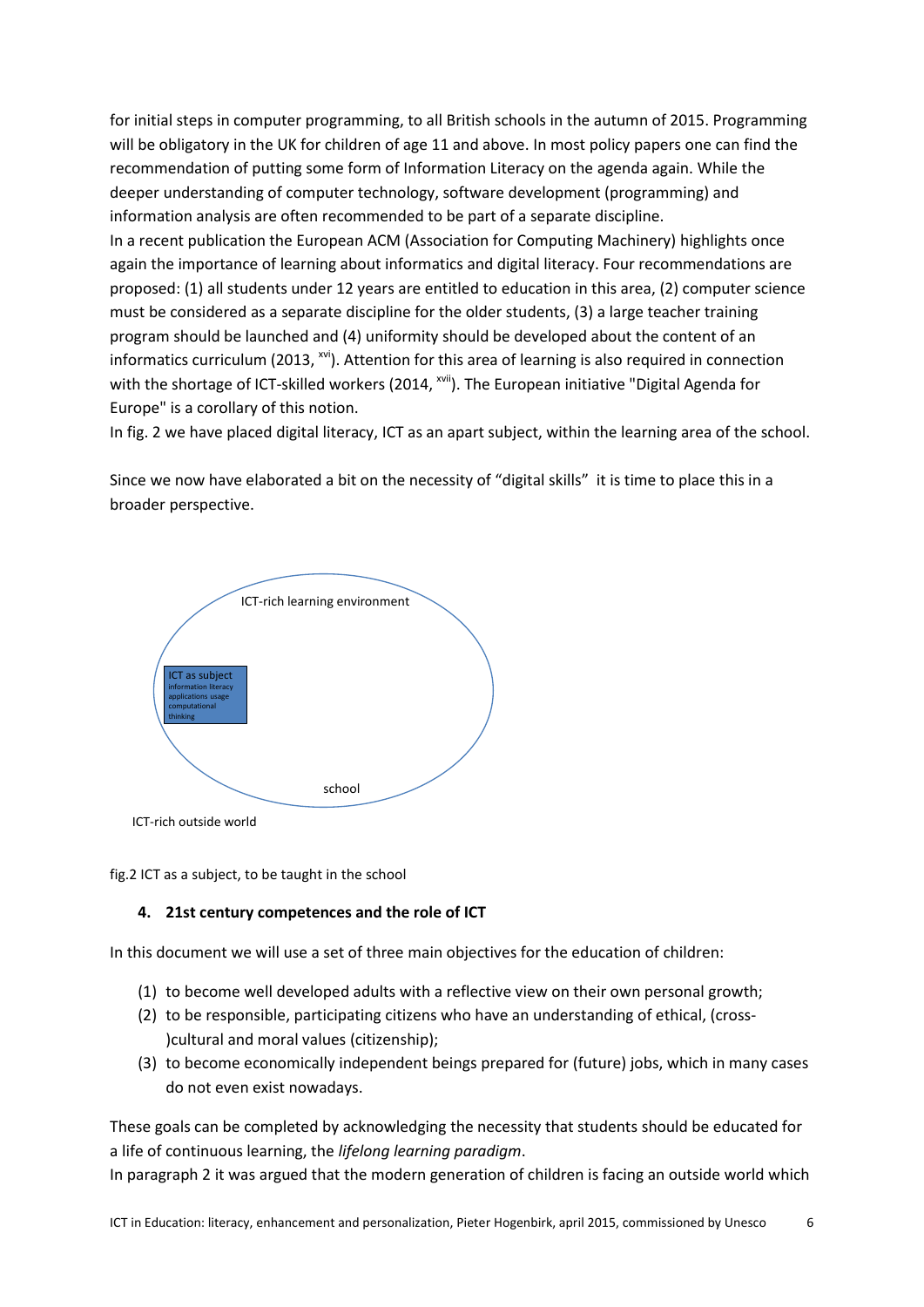is very different from the world older people know from their childhood. The question arises if the traditional skills, incorporated in the existing curricula, are still suitable to reach the three main objectives of education and to prepare kids for lifelong learning in this new ICT-rich outside world. Posing the question is answering it. No, there is a need for other skills! The past ten years common sense has been originated about the fact that education should focus more and more on a more or less complete set of old and new competences. The European Union published a set of 8 competences which cover a wide area of education as a whole (2006,  $x^{x^2}$ ): communication in mother tongue, communication in foreign languages, mathematical competence and basic competences in science and technology, digital competence, learning to learn, social and civic competences, sense of initiative and entrepreneurship and cultural awareness and expression. Organizations like Partnership for 21st century skills (P21, xix), NET/ISTE with the National Educational Technology Standards (2007,  $\frac{1}{x}$ ) and Assessment and Teaching of 21st century skills (ATCS,  $\frac{1}{x}$ ) have performed research in the past years to establish the "ultimate set" of competences needed for the  $21<sup>st</sup>$  century. Voogt & Pareja Roblin (2010, <sup>xxii</sup>) concluded in a comparative analysis that all of these studies have in common that they focus on conceptual and meta-cognitive knowledge and skills with respect to communication, cooperation, socio-cultural awareness and ICT skills.

Most of these skills are not new. But they seem to become more and more important than before, leading to the idea that education time should be spent on developing these competences, rather than on traditional learning of content and specific subject skills. In a recent Dutch study (2014, xxiii) Thijs e.a. compared several most used frameworks with each other and with the framework of Voogt & Pareja Roblin (2012, <sup>xxiv</sup>). Among them the KSAVE model by Binkley (2010, <sup>xxv</sup>), the Framework for 21st century learning (P21,  $^{xxvi}$ ) and the 21<sup>st</sup> Century Learning Design program (LEAP21,  $^{xxvii}$ ). This comparison leads to the table of figure 1 (used with permission of SLO).

| Models for 21st<br><b>KSAVE model</b><br>Innovative Teaching and<br>Framework for 21st century<br>Learning (LEAP21) project<br>learning (P21)<br>Century Skills,<br>Voogt & Pareja<br>• Creative and innovative<br>• Creativity and Innovation<br>• Creativity<br>• Innovation (and<br>problem solving skills)<br>thinking<br>• Problem solving skills<br>• Critical thinking<br>• Critical thinking, problem<br>• Critical thinking (and<br>• Problem solving<br>solving skills, decisions<br>problem solving)<br>(and innovation)<br>• Learning to learn (meta<br>• Knowledge<br>skills<br>cognition)<br>• Communicate<br>• Communicate<br>• Communication<br>• Communication<br>• Collaborate<br>• Collaborate<br>• Collaborate<br>• Collaborate<br>• ICT literacy<br>• Information skills-present<br>• mentioned apart:<br>• Use of ICT for learning<br>$\bullet$ ICT skills<br>Information literacy, media<br>literacy and ICT skills<br>• Social and<br>• Citizenship (locally and<br>• mentioned apart: Career<br>• Self-regulation<br>and life skills (including<br>cultural skills<br>(responsibility, planning,<br>globally)<br>flexibility, self-regulation,<br>• Living and working (self,<br>monitoring, dealing with<br>(including)<br>flexibility, planning skills)<br>feedback)<br>citizenship)<br>productivity, leadership,<br>• Personal and social<br>• Productivity<br>responsibility)<br>(including self-<br>accountability (cultural<br>awareness, empathy, self-<br>regulation)<br>control) |  |  |
|--------------------------------------------------------------------------------------------------------------------------------------------------------------------------------------------------------------------------------------------------------------------------------------------------------------------------------------------------------------------------------------------------------------------------------------------------------------------------------------------------------------------------------------------------------------------------------------------------------------------------------------------------------------------------------------------------------------------------------------------------------------------------------------------------------------------------------------------------------------------------------------------------------------------------------------------------------------------------------------------------------------------------------------------------------------------------------------------------------------------------------------------------------------------------------------------------------------------------------------------------------------------------------------------------------------------------------------------------------------------------------------------------------------------------------------------------------------------------------------------------------------------|--|--|
|                                                                                                                                                                                                                                                                                                                                                                                                                                                                                                                                                                                                                                                                                                                                                                                                                                                                                                                                                                                                                                                                                                                                                                                                                                                                                                                                                                                                                                                                                                                    |  |  |
|                                                                                                                                                                                                                                                                                                                                                                                                                                                                                                                                                                                                                                                                                                                                                                                                                                                                                                                                                                                                                                                                                                                                                                                                                                                                                                                                                                                                                                                                                                                    |  |  |
|                                                                                                                                                                                                                                                                                                                                                                                                                                                                                                                                                                                                                                                                                                                                                                                                                                                                                                                                                                                                                                                                                                                                                                                                                                                                                                                                                                                                                                                                                                                    |  |  |
|                                                                                                                                                                                                                                                                                                                                                                                                                                                                                                                                                                                                                                                                                                                                                                                                                                                                                                                                                                                                                                                                                                                                                                                                                                                                                                                                                                                                                                                                                                                    |  |  |
|                                                                                                                                                                                                                                                                                                                                                                                                                                                                                                                                                                                                                                                                                                                                                                                                                                                                                                                                                                                                                                                                                                                                                                                                                                                                                                                                                                                                                                                                                                                    |  |  |
|                                                                                                                                                                                                                                                                                                                                                                                                                                                                                                                                                                                                                                                                                                                                                                                                                                                                                                                                                                                                                                                                                                                                                                                                                                                                                                                                                                                                                                                                                                                    |  |  |
|                                                                                                                                                                                                                                                                                                                                                                                                                                                                                                                                                                                                                                                                                                                                                                                                                                                                                                                                                                                                                                                                                                                                                                                                                                                                                                                                                                                                                                                                                                                    |  |  |
|                                                                                                                                                                                                                                                                                                                                                                                                                                                                                                                                                                                                                                                                                                                                                                                                                                                                                                                                                                                                                                                                                                                                                                                                                                                                                                                                                                                                                                                                                                                    |  |  |
|                                                                                                                                                                                                                                                                                                                                                                                                                                                                                                                                                                                                                                                                                                                                                                                                                                                                                                                                                                                                                                                                                                                                                                                                                                                                                                                                                                                                                                                                                                                    |  |  |
|                                                                                                                                                                                                                                                                                                                                                                                                                                                                                                                                                                                                                                                                                                                                                                                                                                                                                                                                                                                                                                                                                                                                                                                                                                                                                                                                                                                                                                                                                                                    |  |  |
|                                                                                                                                                                                                                                                                                                                                                                                                                                                                                                                                                                                                                                                                                                                                                                                                                                                                                                                                                                                                                                                                                                                                                                                                                                                                                                                                                                                                                                                                                                                    |  |  |
|                                                                                                                                                                                                                                                                                                                                                                                                                                                                                                                                                                                                                                                                                                                                                                                                                                                                                                                                                                                                                                                                                                                                                                                                                                                                                                                                                                                                                                                                                                                    |  |  |
|                                                                                                                                                                                                                                                                                                                                                                                                                                                                                                                                                                                                                                                                                                                                                                                                                                                                                                                                                                                                                                                                                                                                                                                                                                                                                                                                                                                                                                                                                                                    |  |  |
|                                                                                                                                                                                                                                                                                                                                                                                                                                                                                                                                                                                                                                                                                                                                                                                                                                                                                                                                                                                                                                                                                                                                                                                                                                                                                                                                                                                                                                                                                                                    |  |  |
|                                                                                                                                                                                                                                                                                                                                                                                                                                                                                                                                                                                                                                                                                                                                                                                                                                                                                                                                                                                                                                                                                                                                                                                                                                                                                                                                                                                                                                                                                                                    |  |  |
|                                                                                                                                                                                                                                                                                                                                                                                                                                                                                                                                                                                                                                                                                                                                                                                                                                                                                                                                                                                                                                                                                                                                                                                                                                                                                                                                                                                                                                                                                                                    |  |  |
|                                                                                                                                                                                                                                                                                                                                                                                                                                                                                                                                                                                                                                                                                                                                                                                                                                                                                                                                                                                                                                                                                                                                                                                                                                                                                                                                                                                                                                                                                                                    |  |  |
|                                                                                                                                                                                                                                                                                                                                                                                                                                                                                                                                                                                                                                                                                                                                                                                                                                                                                                                                                                                                                                                                                                                                                                                                                                                                                                                                                                                                                                                                                                                    |  |  |
|                                                                                                                                                                                                                                                                                                                                                                                                                                                                                                                                                                                                                                                                                                                                                                                                                                                                                                                                                                                                                                                                                                                                                                                                                                                                                                                                                                                                                                                                                                                    |  |  |
|                                                                                                                                                                                                                                                                                                                                                                                                                                                                                                                                                                                                                                                                                                                                                                                                                                                                                                                                                                                                                                                                                                                                                                                                                                                                                                                                                                                                                                                                                                                    |  |  |
|                                                                                                                                                                                                                                                                                                                                                                                                                                                                                                                                                                                                                                                                                                                                                                                                                                                                                                                                                                                                                                                                                                                                                                                                                                                                                                                                                                                                                                                                                                                    |  |  |
|                                                                                                                                                                                                                                                                                                                                                                                                                                                                                                                                                                                                                                                                                                                                                                                                                                                                                                                                                                                                                                                                                                                                                                                                                                                                                                                                                                                                                                                                                                                    |  |  |
|                                                                                                                                                                                                                                                                                                                                                                                                                                                                                                                                                                                                                                                                                                                                                                                                                                                                                                                                                                                                                                                                                                                                                                                                                                                                                                                                                                                                                                                                                                                    |  |  |
|                                                                                                                                                                                                                                                                                                                                                                                                                                                                                                                                                                                                                                                                                                                                                                                                                                                                                                                                                                                                                                                                                                                                                                                                                                                                                                                                                                                                                                                                                                                    |  |  |

Table 1, Source: Digital literacy and 21st century skills in basic education, SLO, Enschede, translated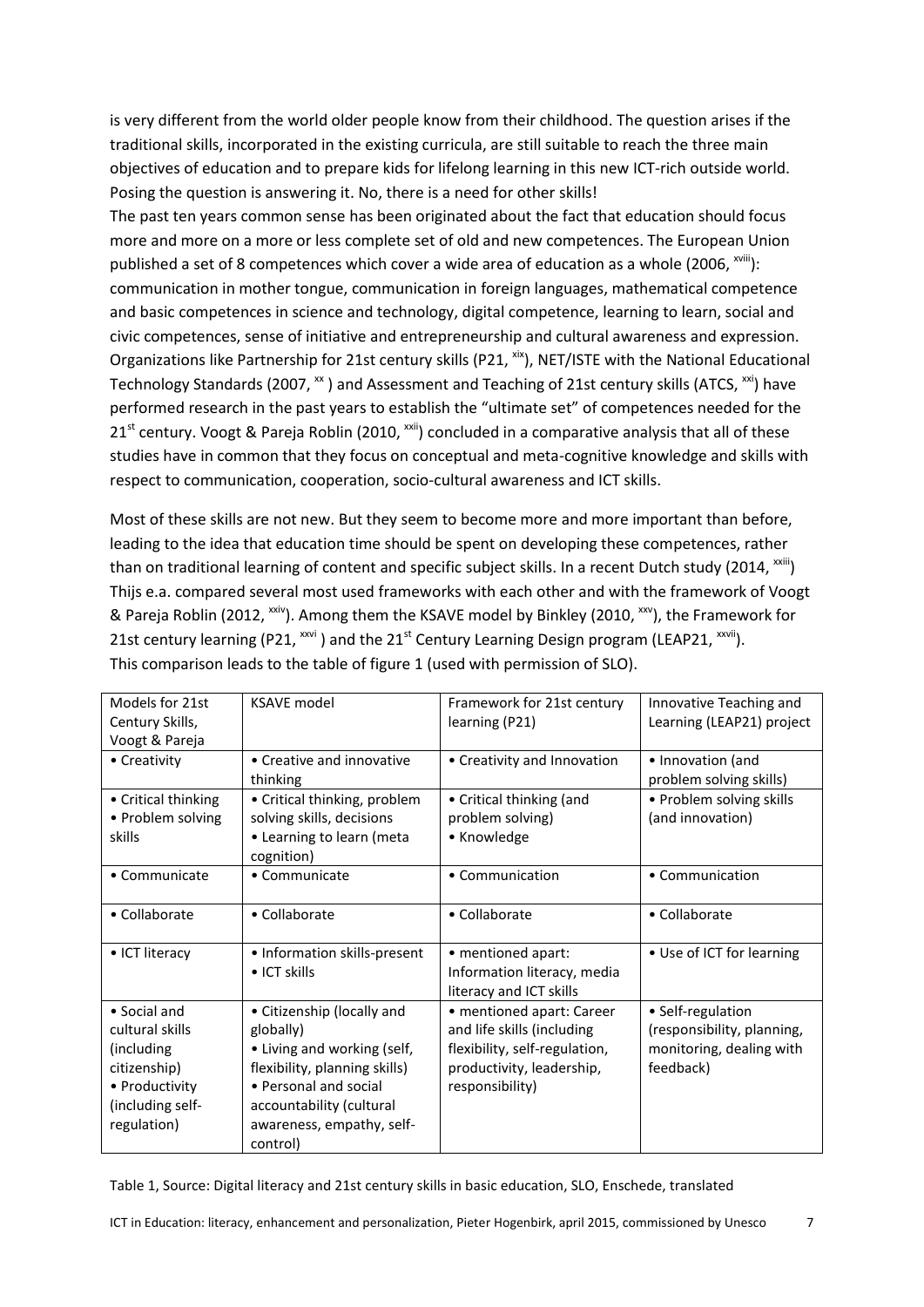From this comparison it is obvious that there are many similarities between the various models, but also some differences. As to be expected, the ICT-skills are present in all models. And it seems to be possible to determine a common base of competences. An attempt to define four more or less distinct areas of competences:

- (1) Learning and thinking skills: critical thinking, problem solving, learning to learn, creativity, imagination;
- (2) Social skills: communication, collaboration, responsibility, accountability;
- (3) ICT-skills: information, media and technological literacy;
- (4) Life and career skills: citizenship, cultural awareness, self-regulation, leadership.



ICT-rich outside world

## fig.3  $21^{st}$  century skills, including digital literacy

In fig. 3 we include the ICT-skills in the broader area of the  $21<sup>st</sup>$  century skills.

Defining these skills on different levels is one a major task. It makes a difference for example to communicate in your mother tongue language, or in a foreign language. But if we could develop rubrics for all of these skills the next challenge is even bigger: educating the children in  $21<sup>st</sup>$  century skills. It is about creating an environment and a curriculum where all of these skills can be practiced and assessed. Curriculum elements in which these skills are taught and in which they play a massive role can be found in all subjects in secondary education, in project based education, in inquiry based learning, in more informal outside school learning activities like excursions and internships. In most of these curriculum elements ICT plays a supportive or even dominant role. So the boundary between teaching and learning these skills and using ICT for enhancement of the learning in general is in most cases not very strict.

## **5. ICT-usage for enhancement of teaching and learning**

So far the reasoning in this document to use ICT in education is as follows:

- Children are facing and living in a new ICT rich outside world. To reflect this world and to prepare them properly for a life after school we are obliged to deliver an ICT-rich learning environment. - Children should be able to handle ICT within in this learning environment and outside school. For that reason ICT skills must be taught: handle information, being able to use computer programs and have some awareness in computational thinking.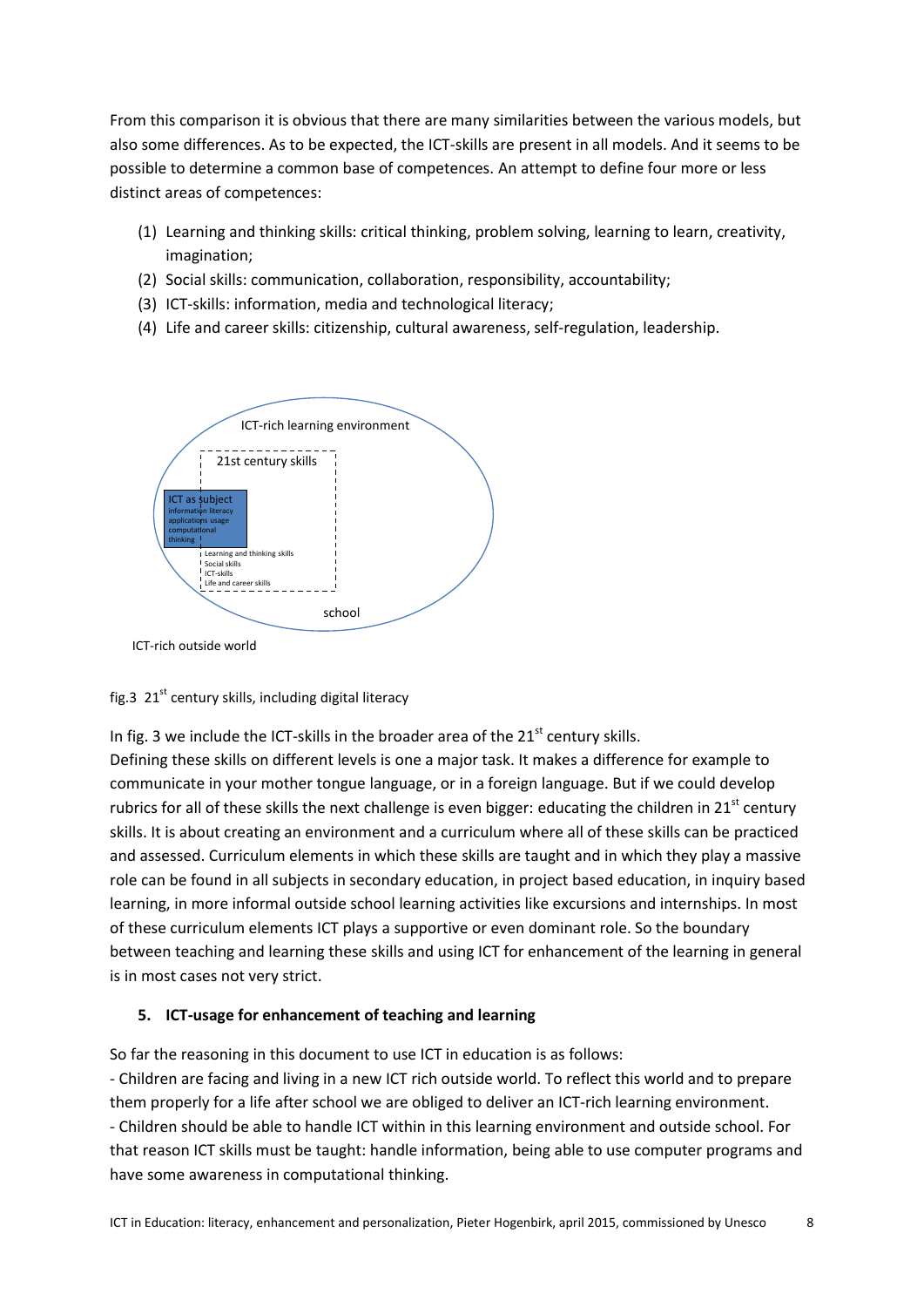- The mission of education is threefold: personal development, responsible and participating citizenship and preparation for future jobs. In the society of the  $21<sup>st</sup>$  century traditional knowledge is not enough. ICT-skills are part of a bigger collection of so called 21<sup>st</sup> century skills, which have to play a much more prominent role in the teaching and learning practise.

- To design that practise we have to integrate the use of ICT in every learning situation where it is possible and appropriate.

This last appearance of ICT in education is often considered as a goal in itself. The claim is that the use of ICT is improving the learning results, raising the outcome of the educational process. In general it is expected that ICT usage is a new didactical means for better memorizing, understanding, application and problem solving. Voogt (2012, <sup>xxviii</sup>) mentions six rationales for using ICT and 2 of those rationales are about just this idea: the "pedagogical rationale" which states that ICT will enhance the teaching and learning and the "cost-effective rationale" which tells us that ICT usage is expected to reduce costs of education. At the end of this paragraph we will come back on the proofs for these claimed improvements.

The range of activities where ICT is used for pedagogical purposes, is enormous. We will distinguish five categories of usage and types of ICT, from small, simple dedicated software to the most open, generically usable environments.

#### *Illumination*

In simple forms educational software can be used for illumination of the content. Or apps when we also take the use of tablets and mobile devices into consideration. A biology teacher presents a short movie about the way penguins live, a geography teacher projects a digital map on the screen, in physical education the perfect Fosbury Flop is shown on Youtube, in art paintings can be discussed with the whole class. Teachers can project the time table of the lesson or a specific assignment on the screen, which they have prepared at home, and with no waste of time in the lesson. The advantages of this type of usage are obvious: it is easy doing, motivating, clarifying, clear, and cost effective. Although the last advantage could be questioned, because the projector is an investment, the bulb has to be replaced , there has to be internet connection for some purposes, you always have to be prepared for a failure of the equipment.

#### *Digital add-ons*

A second category of educational ICT is the ICT add-on to the folio learning materials, sometimes called "iPacks" of "e-packs". Author teams of educational textbooks have made strong efforts to invigorate their courses with ICT assignments, graphics, exercises, short movies etc. The advantages are easy to determine. The teacher can still use "old fashioned " materials, within his or her traditional approach. It is easy to use these little extras for homework, lost moments in the lessons and extra work for remedial or deepening usage. It has also been the ultimate reaction of the educational publishers to this innovation of their text-based learning materials. They do not have to change their business models completely and can just go on selling books as they were used to. The disadvantages are also obvious. ICT is playing a marginal role in the teaching and learning and there is no proof whatsoever that this type of use raises the outcome of the educational process or even the motivation of the pupils. It just modernizes the traditional teaching and learning a bit.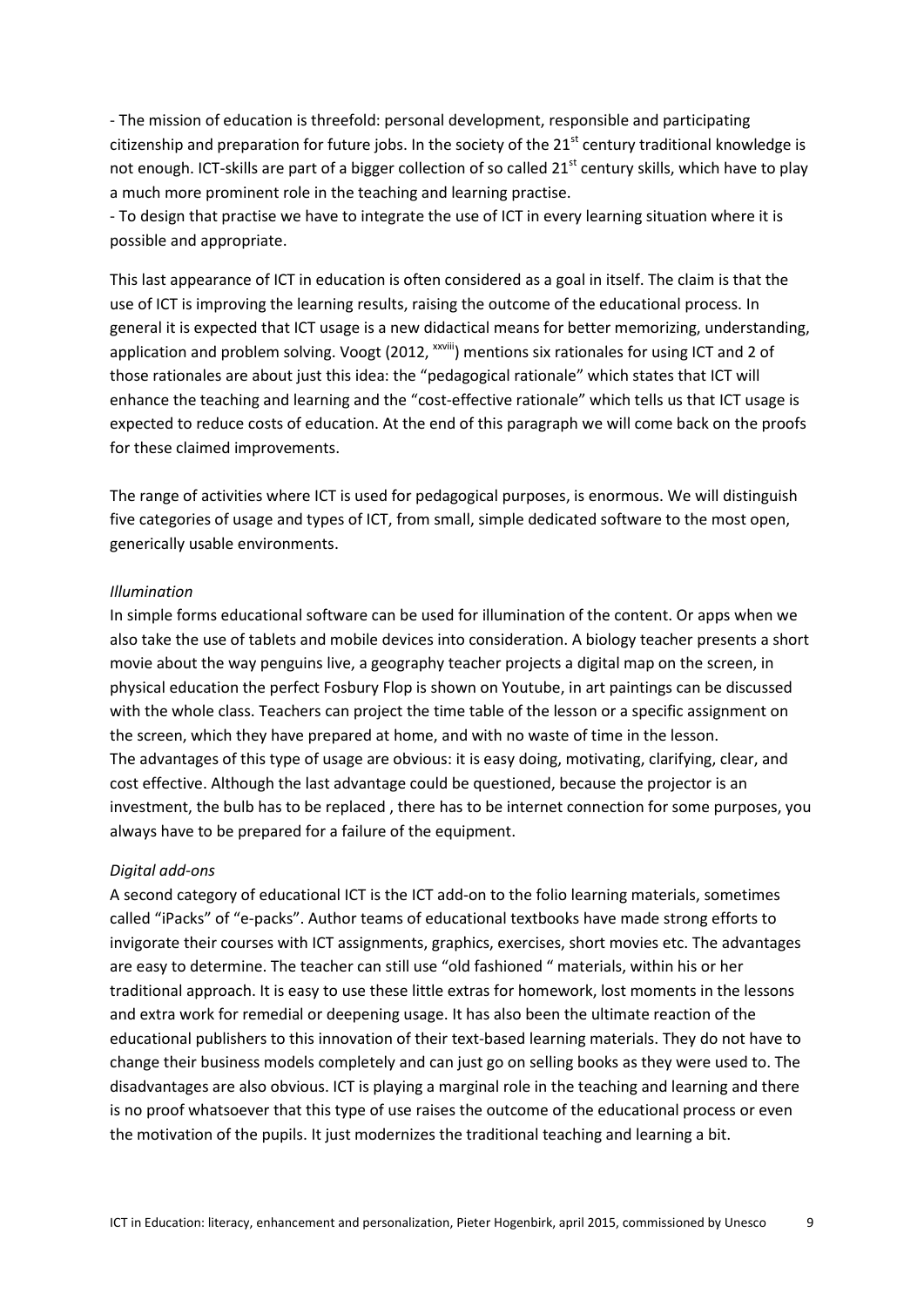### *Dedicated educational software*

More advanced is the use of specific educational programs. Examples are again numerable. See e.g. the list for educational programs on Wikipedia  $(xx/2)$ . Simple programs can be used for exercising foreign language words, topography, historic timelines, chemical reactions, fill in exercises, texts with missing words, multiple choice quizzes, etc., etc.

Complete and more open environments are available e.g. in mathematics: to practice calculating, to draw graphs, explore geometric figures and make algebraic or statistical calculations; in music's we have the composing programs, in physics there is software for constructing electrical circuits, we have drawing-programs, programs for book-keeping, etc., etc.

There is hardly any debate on the benefits of these type of programs. They are efficient in using, easy to handle and set up, they make learning activities possible, that were far out of reach before. Yet there are complaints. The strongest are that students do not learn to spell anymore, they can't make simple calculations, they lose sight on the basis elements of more complex processes.

#### *Simulation software*

A fourth category of educational computer programs is the simulation game. The term "gamification" describes situations in which game thinking and game mechanics are used in non-game contexts such as education. Subcategories are adventure games, puzzle games, role-playing games, strategy games, sports games, and even first-person shooter games (2006, xxx). Examples of simulation games are text adventure games, SimCity, a blood typing game, management and business simulations, global warming, soccer playing, etc., etc.

Benefits of using games in an educational setting have been measured when the games are used in a proper context, for a specific goal (2002, <sup>xxxi</sup>). They can increase student motivation, stimulate interaction and discussion between students, place learning stuff into a broader and more relevant context. At the same time it is quite difficult to establish the actual learning effect of the game, surely when the assessment is still aimed at the more traditional learning content.

#### *Generic tools*

While almost all of the programs mentioned above are dedicated to one specific discipline, subject or curriculum element, a more general way of using ICT in the classroom is the application of generic tools. This category contains the word processors, spreadsheets and presentation tools, which of course are also usable in many other outside school contexts. Even more generic is the usage of programs like Google apps, Dropbox, etc.

There are also generic programs, especially developed for usage in education. First of all there is the digital assessment software. This again varies from dedicated tests, sometimes as a part of specific learning material, which actually belong to the second category mentioned above. Then there are the very successful sites for training exam tests. Thousands of students know how to find these sites without any advice from the teacher. At the other end of the spectrum we find open assessment tools in which one can import professional tests or in which teachers can develop tests themselves. There exist free to use programs like Testmoz or Questbase, and more sophisticated commercial programs like Question Mark and Quayn. Sometimes assessment tools are integrated in the more complete Digital Learning Environments, which will be discussed in the next chapter of this document. Other examples of generic programs are Socrative, which enables teachers to engage their students in a class discussion being active with their tablets, laptops or even smartphones by real time questioning and visualizing the results; Mindmeister, which enables teacher and students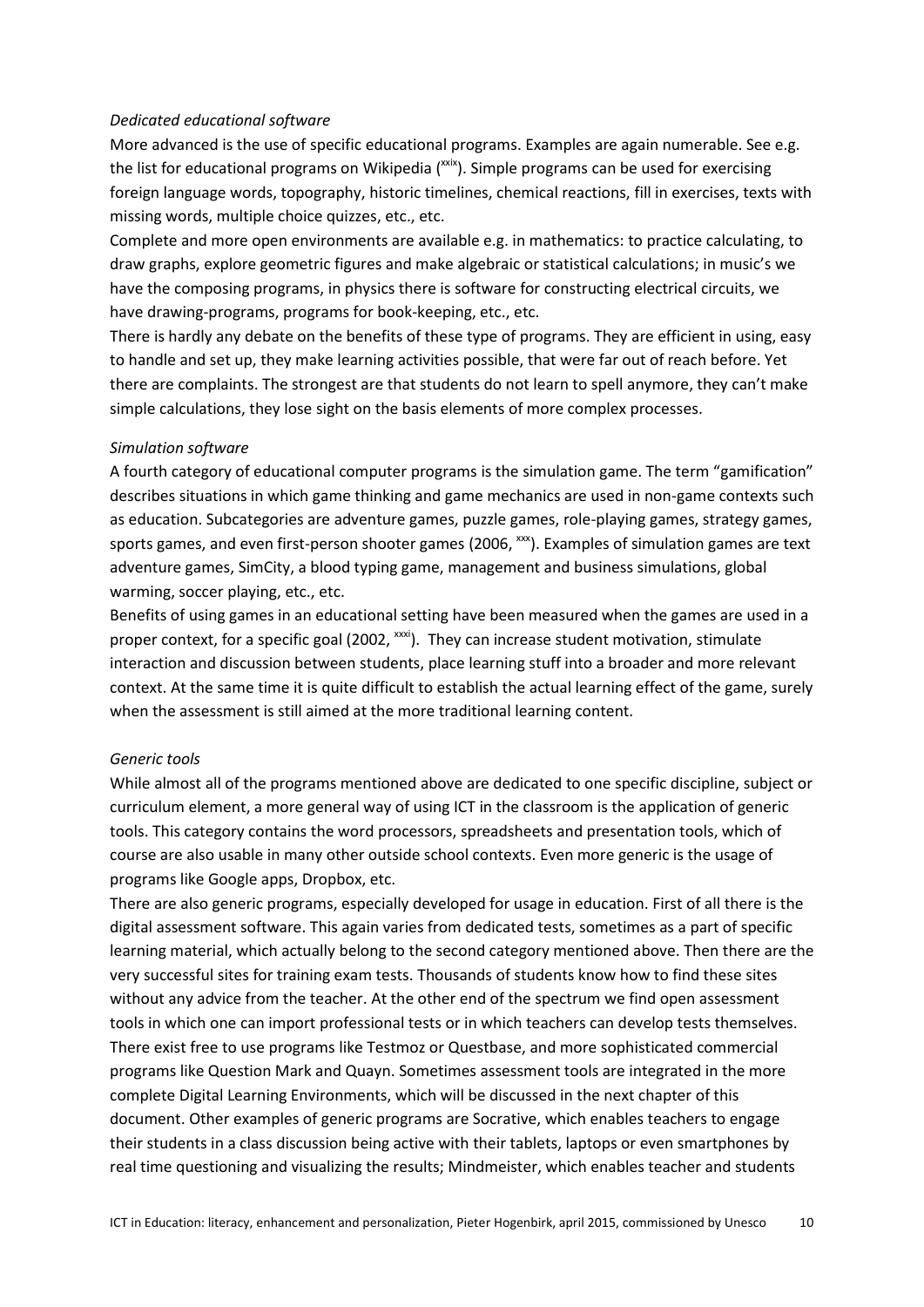to make mind maps of their ideas, foreknowledge, solutions, brainstorms: StickyMoose is a tool for collaborative decision making; etc.

When we look at the usage of iPads a lot of generic tools are available. We mention some examples: Book Creator or iBook can be used to make your own teaching material or for kids to make their own reports of a project; Explain Everything for writing, importing images and video in one environment; Vittle Free, an interactive whiteboard video recorder to teach concepts and show presentations; iMovie to make or use videos, GarageBand to compose and make Music, etc.

The most open type of software in education is the Digital Learning Environment. We will discuss this in the next paragraph of this document, because it influences the organization of the teaching and learning.

The advantage of open generic software is indeed the fact that it is open: teachers and students can use it for multiple purposes, at school and at home, at moments they can choose themselves. You may see in schools that pupils are just using this software at their own convenience. This usage contributes to the more or less informal learning of ICT-skills (from paragraph 4) or the informal achievement of ICT-objectives (from paragraph 3). At the same time the usage by teachers as a learning tool in the classroom is limited since it is often very time consuming to organize the usage or to develop usable content.

In fig. 4 we suggest to add the use of ICT in relevant situations for enhancement of the learning.



fig.4 Enhancement of the learning by using ICT tools

# *The effect of using digital material for educational purposes*

Over the past 30 years a lot of research has been conducted to "prove" the positive effects of ICT on the learning outcome. Well-known is the work of John Hattie who studied 76 meta-analyses of almost 4500 papers using statistical methods to compare the effectiveness of all kinds of teaching and learning strategies and circumstantial conditions (2009, <sup>xxxii</sup>). In this meta-analysis research on the effect of ICT usage is very well represented. Yet in his "top 10" of aspects which are most effective the use of ICT *as such* is not mentioned. But indirectly one can say that some teaching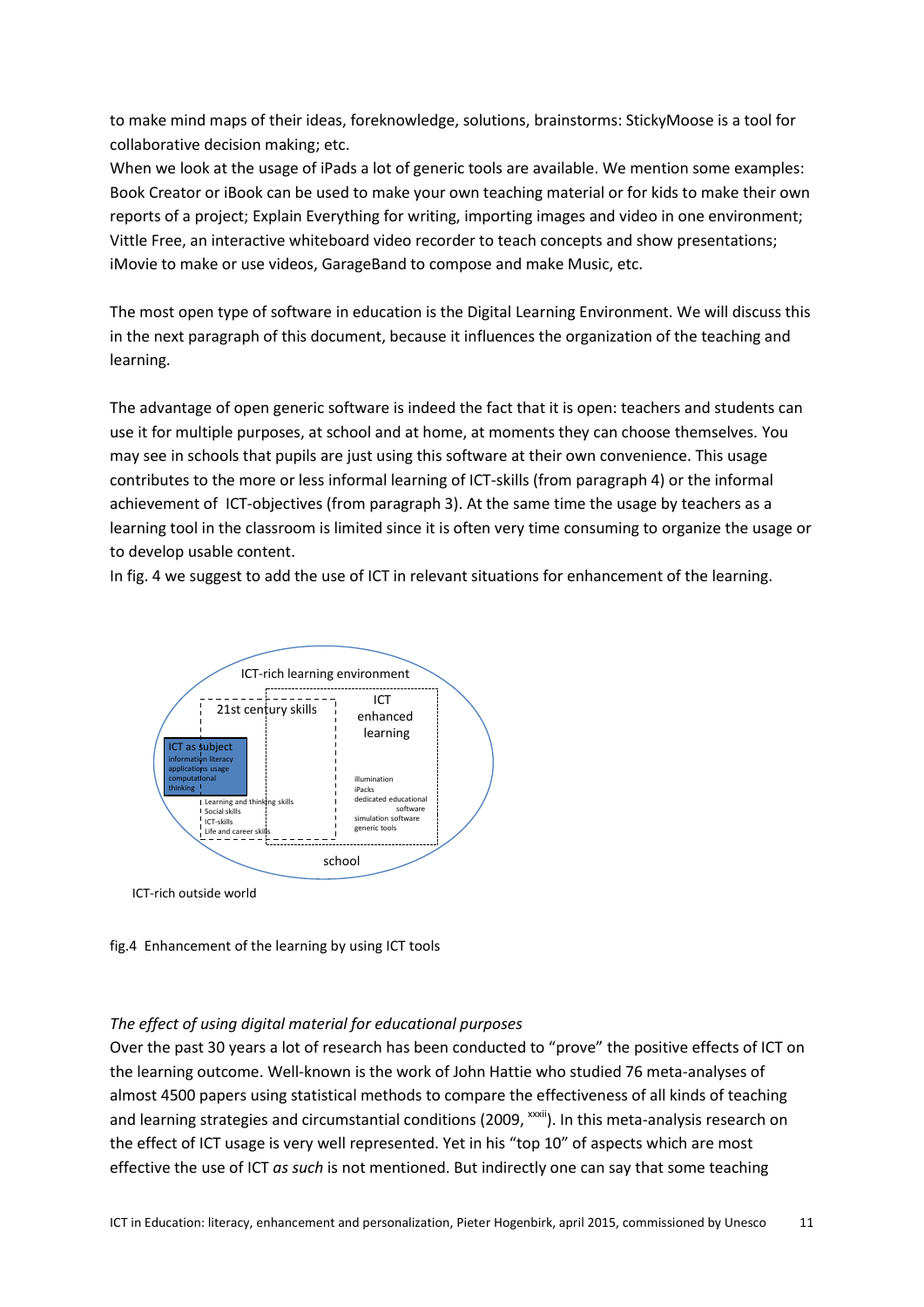strategies do benefit from the use of ICT. In a comment Steve Moss (2014, xxxiii) identifies six aspects from Hattie's study which should have most effect on the learning outcome. And for educationalists these aspects are not really surprising: diversity of teaching strategies, multiple opportunities for learning, the student has got control of his/her own learning, peer-learning and feedback mechanisms are optimised. Finally, also not very surprisingly, teachers should be pre-trained to use ICT as an educational tool.

In an earlier stage Noeth and Volkov evaluated the effectiveness of technology in schools (2004, xxxiv). They found that the use of computers, if combined with traditional instruction, can increase student learning in the traditional curriculum and basic skills area. Students learn more quickly and remember better, as they are more motivated to learn. They found the best effects when ICT was used for low achieving students. And they also stated that adequate teacher training is an absolute condition for successful usage of ICT.

Research on the effectiveness of ICT-use will go on. That is good because the problem is not *if* the use of ICT is effective, but *how* we should use digital tools to enhance our education and develop the most effective ways of teaching. We will give one example of this type of research. Since 2012 Kennisnet, the public educational organization which supports and inspires Dutch primary, secondary and vocational institutions in the effective use of ICT, has published a series of 7 magazines in a row with research on the benefits of using ICT. The magazines are called: "Know what works and why". Two of them are available in English (2013, 2014, xxxv). Some examples of research in which a positive outcome of ICT use is shown: using software which is based on a didactical model (e.g. adaptive software), the use of learner tracking systems, the use of games to further citizenship, a paper on handwriting versus typing, learning with multimedia, how to learn pupils to acquire knowledge with information from the internet, determining the quality of digital learning materials.

Each of these studies shows a positive effect of the use of ICT but in every case under certain conditions. In most cases these conditions concern the pedagogical way of working in the class and the professionalism of the teacher. From all of the above mentioned articles it is obvious that it is difficult to actually "prove beyond reasonable doubt" that the use of ICT as such improves the outcome. Sometimes positive results have been found in saving time or being able to better monitoring results. Also there are differences between pupils: some benefit, some don't. The circumstances for research are always difficult, there are (too) many factors that influence the results and the realization of (comparative) experimental set-ups is hardly possible. That brings us to the next reason to fully commit ourselves to the use of ICT in education!

## **6. ICT-use for changing the organization of learning**

The boundaries between the different types of usage ICT and accessory objectives are not always strictly determinable. Yet there is a category of programs and digital environments which are primarily meant to use as tools supportive to the organization of the teaching and learning process. It is emphasized here that this type of use could be the most far-reaching. It really could change long lasting traditional paradigms in education and contribute to the aspects that were mentioned in the previous paragraph that are most effective to improve the learning outcome.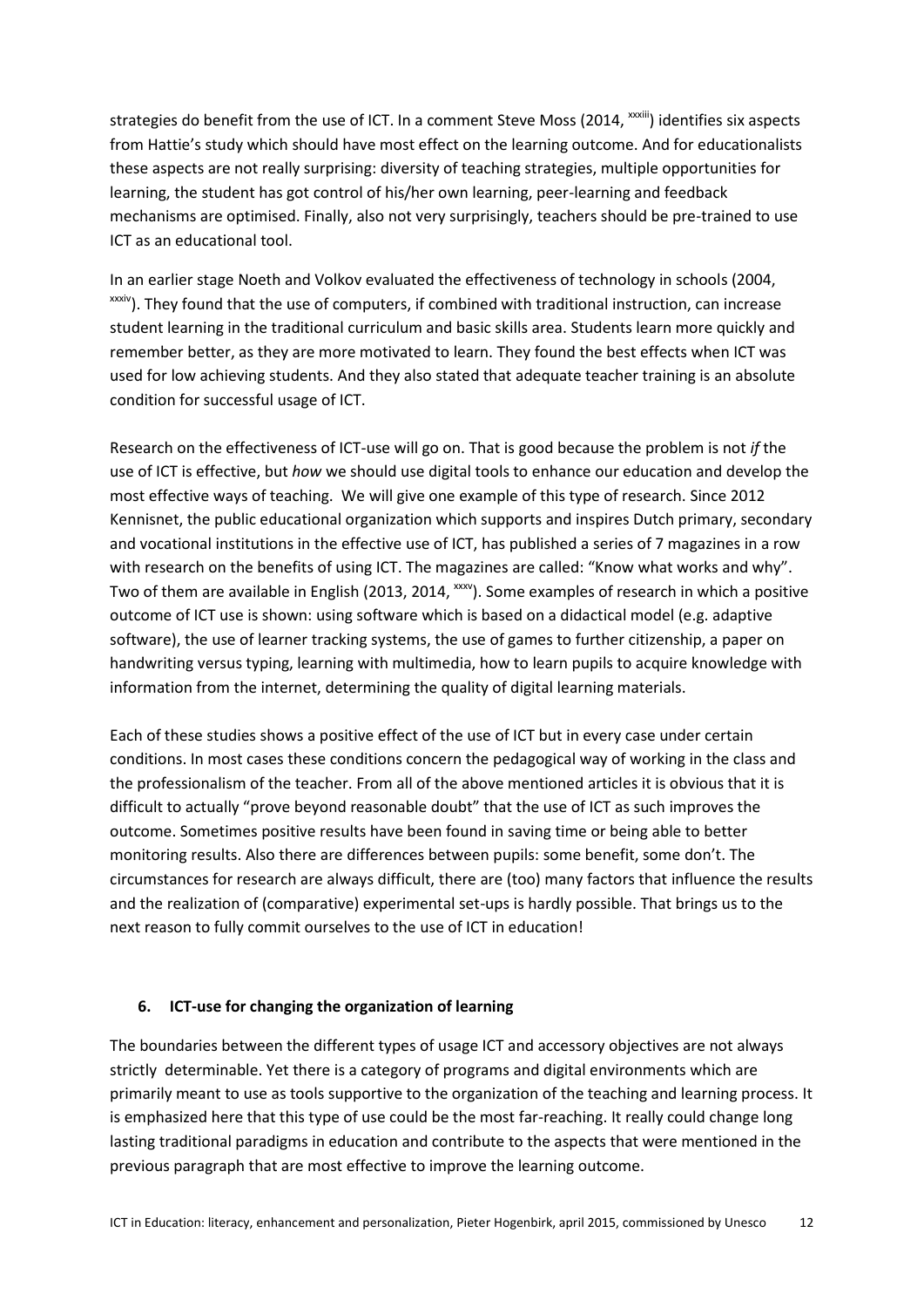Two basic leading principles could change the traditional way of teaching. The first is the recognition that every child is unique. So teaching is most effective if it meets the individual needs of the students and if the responsibility of the learning is basically given to the learners themselves. The second basic principle is that collaborative learning, peer-learning, group work are effective ways to organize learning situations. In the contemporary reality of schools these principles are hard to realize. Many factors, such as class size, available, often scheduled time, lack of usable learning materials, hinder teachers to respond to differences between pupils and make collaborative arrangements impossible. We will elaborate a bit on both principles in relation to the use of ICT and also try to combine the principles because at first sight they may seem a bit contrary to each other.

#### *Personalization*

The UNESCO Policy Brief on personalised learning (2012, xxxvi) presents different definitions of personalized learning. Here we will use the following definition:

Personalized learning is a way of organizing the learning process in terms of content, learning environment and learning outcome, so that it meets the personal (cognitive) abilities, learning style, interest and context of the learner in the best way possible.

Personalized learning can be accomplished in three different stages: working independently, independent learning and self-responsible learning. In the first stage pupils work on their own on assignments given by the teacher. If the students themselves are in control of the way they want to achieve the learning goals, we speak of independent learning. What the goals are and how they are assessed is still determined by the teacher. Self-responsible learning is the situation in which students determine themselves (part of) the objectives and the way the assessment takes place. In all of these different stages ICT can play a crucial role to realize personal learning paths. Let us sum up the advantages of this way of organizing the learning:

- students can learn on their own level of cognition; this also means that learners do not need to be put together in homogeneous groups; pupils of different ages and abilities can be mixed up and work side by side to each other;

- the learning is less bound by time and place, although this also depends on the freedom the school presents in scheduling the learning activities; even holidays can be customized to the wishes of parents and to the need of the children;

- various learning styles and various interests can be accommodated;

- because of these two aspects the learner's motivation will increase;

- the learning can be recorded and constantly monitored by the pupils themselves, by teachers and/or the parents;

- if these data are correctly analyzed, the learning can be made much more adaptive to pace and level of the pupil and make suggestions for the next steps or interventions in the educational process; in this context we speak of a new area of expertise: the so called "learning analytics";

- if performed with a proper set up and accompanied by proper coaching the students can better understand their own learning, the develop the valuable skill of "learning to learn".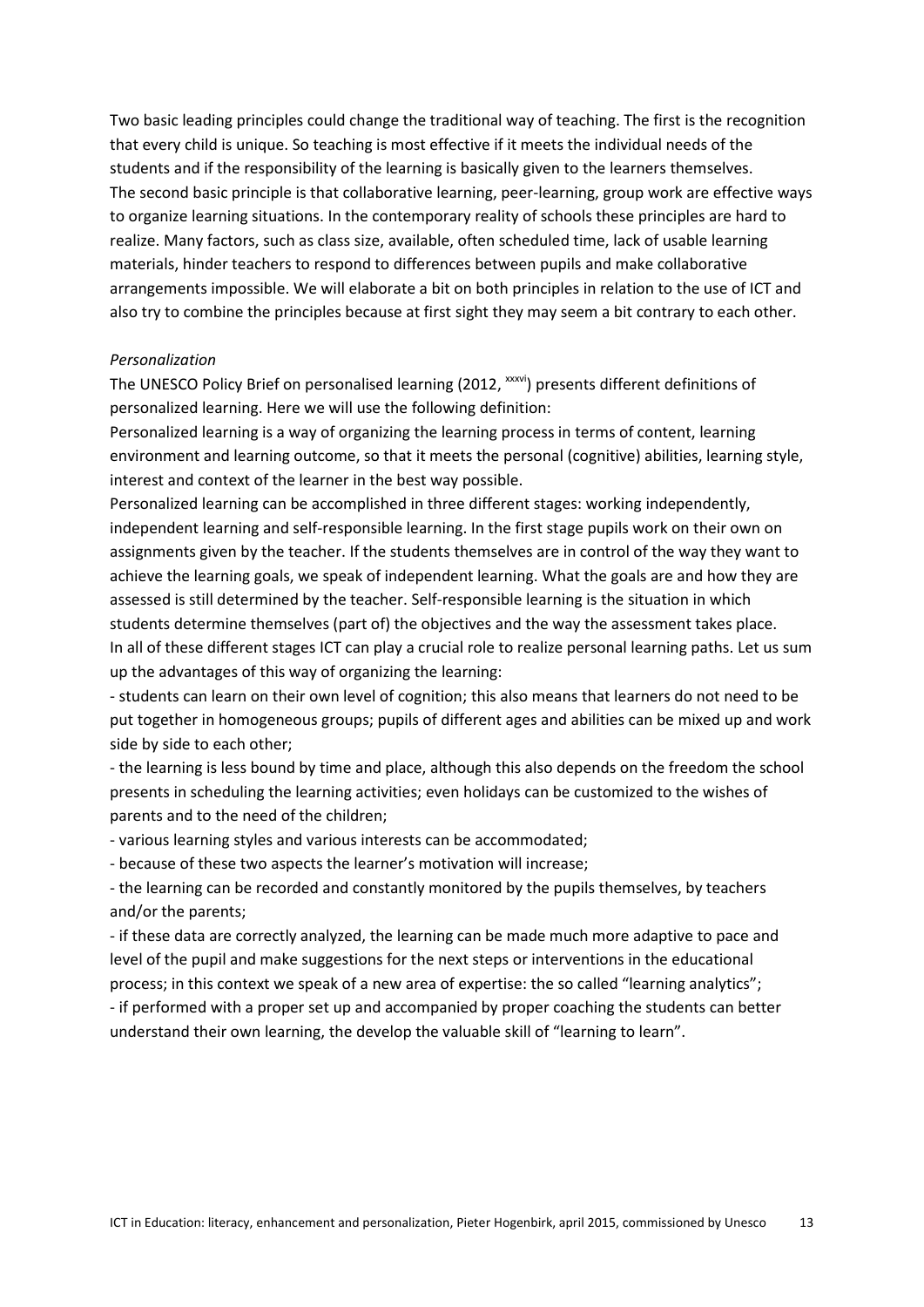In fig. 5 we suggest to personalize about half of the educational time in order to leave room for other ways of working.



fig.5 Personalization can play a role in about half of the time in (and outside) school

## *Collaboration*

Personalization does not mean that all learning activities should be strictly individual. On the contrary. Many activities could be carried out collaboratively, in social and intellectual peer groups. Also in peer-groups the nature, level and pace of the assignments can be harmonized with the individual demands of the learner. In fact we can distinguish here similar stages of involvement like we did for personalization: We can organize cooperative working when students are allowed to work together on a certain assignment. If the way of performing a learning task is left to the group, we can speak of collaborative learning. If the group decides itself about content, methodology and way of presenting the outcome, we could speak of learning with collective responsibility. Some schools experimenting with different types of learning, individually and collaboratively, have built common educational areas, so called "learning squares". On those squares pupils of different level and age are mixed, working alone or together on different tasks. Teachers and other coaches

## *ICT arrangements for re-organizing the learning, e-learning*

are walking around to give support, and ask the right questions.

Having set the two basic principles of new ways of learning, we can search for using ICT in these settings. If the learning is completely ICT-driven we speak of e-learning. A new methodology for that is the MOOC, the Massive Open Online Course. This is an online course aimed at open participation for all through the web. Some MOOCs provide additionally communities for interaction between learners and teachers. This way of learning is a new phenomenon used at Open Universities, commercial training, but not too much in primary and secondary education. MOOCs are new and therefore there is not much research available on their outcome and effectiveness. First experiences tend to the conclusion that it takes very self responsible learners to perform a MOOC until the very end. Less extended ways of online learning can be found for instance at the Khan Academy where more than 150000 smaller and larges courses at all levels are provided.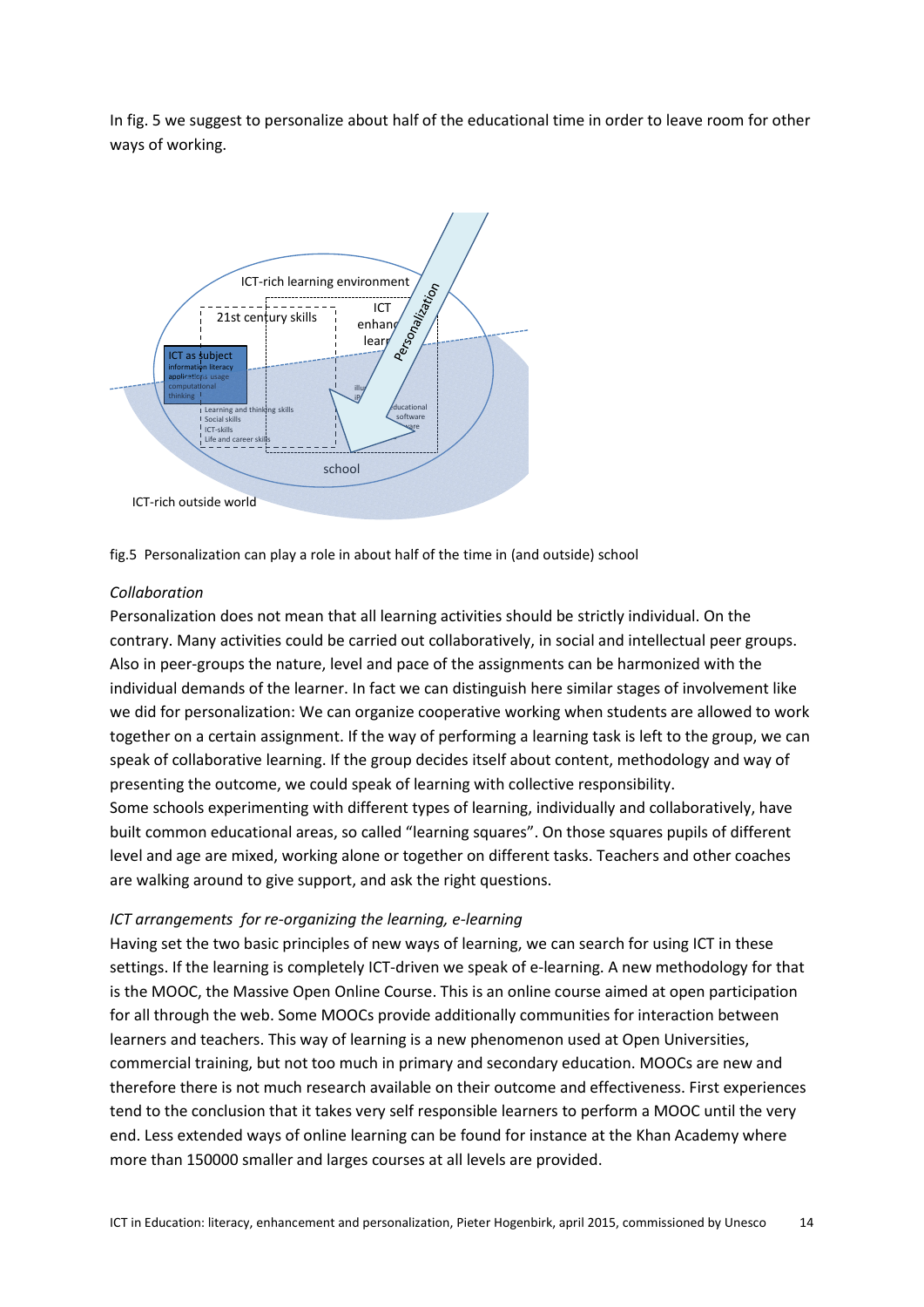#### *Blended learning*

In basic education e-learning is still not very much used. The reasons are well-known. Schools are held responsible to a large extent for the learning outcome, often have to deliver according to the law a specific amount of education time, and therefore hesitate to hand over the responsibility for the learning to the children.

But as we have seen, it could be very profitable for the learning effectiveness to just do that. And there we arrive at the term blended learning. In most cases this is defined as a mix of traditional and online or ICT-driven educational settings. Furthermore Oliver and Trigwell, who presented the term first, point out that blended learning also involves different types of instruction, behavioural principles and strategies (2005, xxxvii).

Of course all sorts of educational software mentioned in the previous paragraph, can be used in different intensities in teaching and learning settings. This intensity determines if one would call the learning blended or just traditional with a modern flavour.

#### *Digital Learning Environment*

Personalization and customizing the learning to the learner could also be derived from the intensity with which a Digital Learning Environment (DLO) is used by the school or the individual teacher. Such an environment enables teachers to plan lessons and homework, to place individual or collaborative assignments and tests, to monitor results and learning reflections. DLOs are not new. In 1997 we already presented a model for "An educational tool for planning and monitoring the teachinglearning process in Dutch secondary education" (1997, xxxviii). Despite of a lot of effort the actual construction of the tool never took place.

Now there are numerous DLOs available. Because of high development costs, most of them are commercial. Moodle is a well-known DLO, free of charge. ITunes U for iPads makes it possible to present all kinds of assignments and materials to the learners and colleagues in and outside the school. ZuluDesk Teacher is a mobile device management tool for iPads with which teachers can manage the learning at the students devices.

The functionality of DLOs differs. At a minimum level they comprise the possibility of planning, arranging and supporting the teaching and learning process. They differ in the way they offer the possibility to arrange different learning paths, to approach learners individually, to use portfolios facilities, to monitor results through learning tracking and management reporting tools. Especially the portfolio functionality is important. A portfolio allows students to store their learning activities, to present results and to reflect on their own process. Just those features make a portfolio suitable for self responsible learning.

## *Flipped classroom*

Another very promising way to change the organization of the teaching is flipping the classroom. In essence this is a form of blended learning where instruction and processing are interchanged. The homework consists of the watching of an explanation or instruction of a certain phenomenon before the school class starts. In the class students can work out assignments with the things they learned in the video with guidance of the teacher, or they can have extra instruction or explanation. There has not been done much research yet about the learning effectiveness. Jensen e.a. (2015, xxxix) found that the "flip" as such does not benefit the learning. But in this research arrangement the flipped classroom was embedded in a constructivist pedagogy, meaning that students were actively engaged in the material. And this combination lead to improvement of the learning results.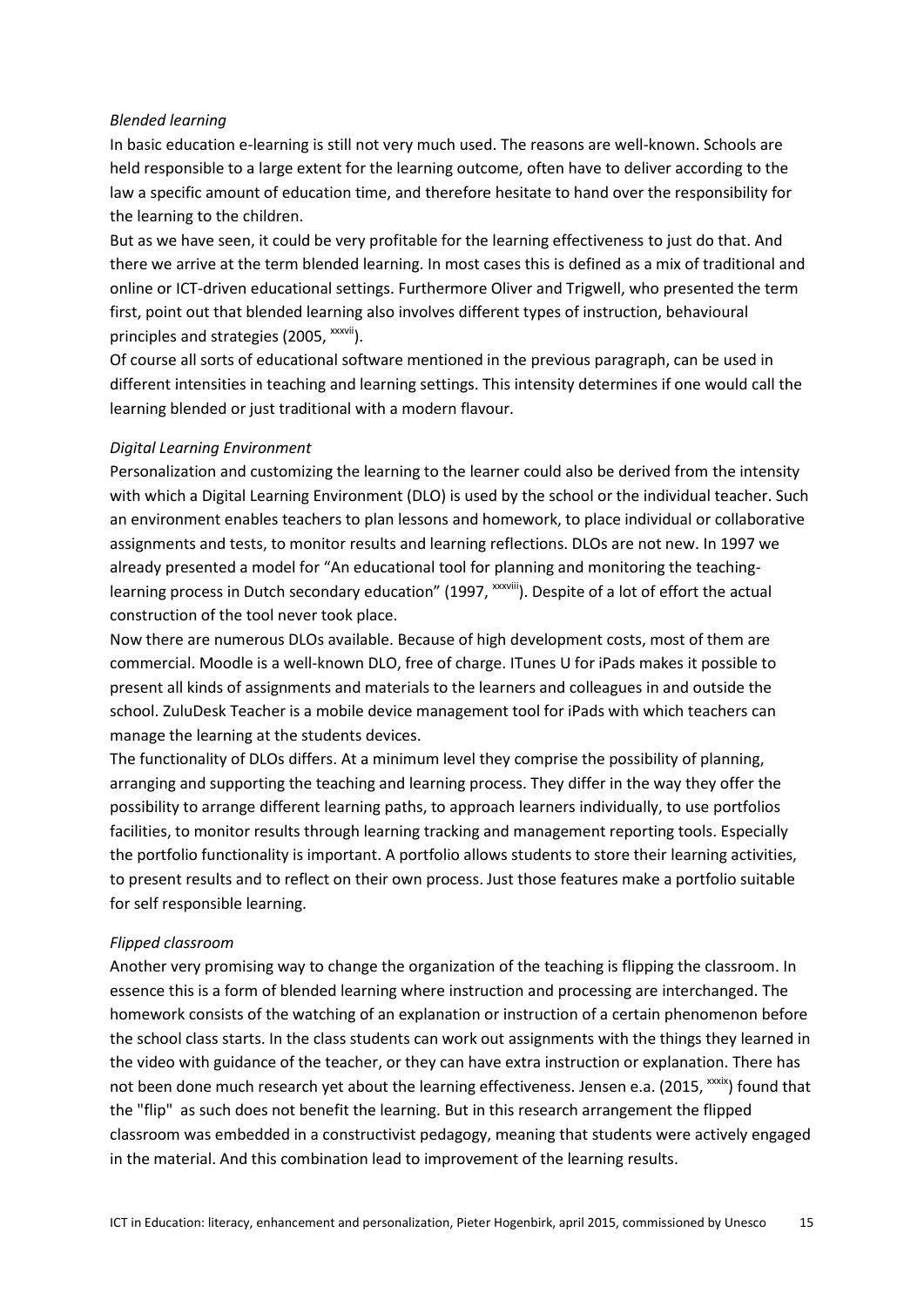### *Internationalization*

In order to match the goal of citizenship and cultural understanding it is useful at this moment to mention collaborative international projects for children. Initiatives as IEARN (worldwide) and eTwinning (in Europe) provide many possibilities for projects were pupils collaboratively work together on a certain topic. In a "whole school approach" there is also a collaboration between teachers of different disciplines and levels, to manage and coach multidisciplinary and multilevel projects (2007,  $x$ ). This type of education is different from traditional methods. It leads to unexpected learning outcomes and is therefore hard to assess. The projects are also quite time consuming for both teachers and students. But the rewards are tremendous as masses of products and proud students in movies on the web prove.

#### *Pupils: it kicks*

Finally in this chapter we want to suggest reading a little booklet called: Pupils: it kicks (2008,  $x^{1/2}$ ). This gives some examples in Dutch secondary education of new ways of learning with ICT. In the booklet a model is presented which characterizes educational settings along three dimensions. The first one is the axe of the learning context. This varies from theory based (the subject is the core) to practicebased (applications and practical issues are central). The second dimension is the extent to which the pupil is self responsible for his or her learning. It varies from teachers determination up till the situation were pupils are fully in charge themselves. The third dimension is the pedagogical relationship: from the subject-expert role up till the coaching guiding role.

## **7. Four main challenges for personalizing education**

Children differ. And these differences seem to grow. At least we are better able to recognize individual talents, interests and learning styles on the one hand, and individual talents and possibilities, deficiencies and special needs on the other hand. This calls for a more differentiated approach of the learners in the classroom. In a time frame in which budgets are reduced and society is becoming more and more complicated, the demands from parents, politicians and pupils themselves are enormous. Parents want to have the best treatment of their child, politicians want the best performing education in the world and the pupils seek for a school which can compete with the ever changing and challenging environment.

In fact personalization is not new in education. Maria Montessori was the intellectual founder of schools characterized by an emphasis on independence, freedom within limits, and respect for a child's natural [psychological,](http://en.wikipedia.org/wiki/Psychology) physical, and social development (1975, x<sup>lii</sup>). Helen Parkhurst founded in Dalton a school in which the development of the whole child is of primary importance (1922,  $x_{\text{min}}$ ). ; Rudolf Steiner related a humanistic approach to pedagogy on a base of anthroposophy (1907, xliv). There is not much research that really proves that these types of education lead to better results on the traditional objectives of most curricula. There is however much experience that they do deliver people who are more self confident and self reflective, more socially skilled and communicative, who show more initiative and entrepreneurship, who work more methodically and efficient. And these qualifications are just the skills needed for the 21<sup>st</sup> century! Students from higher education with an education at these types of schools often report differences on these aspects between them and other students. If the outcome of this type of education is more accepted and wanted, we should not hesitate to develop the educational system in that direction.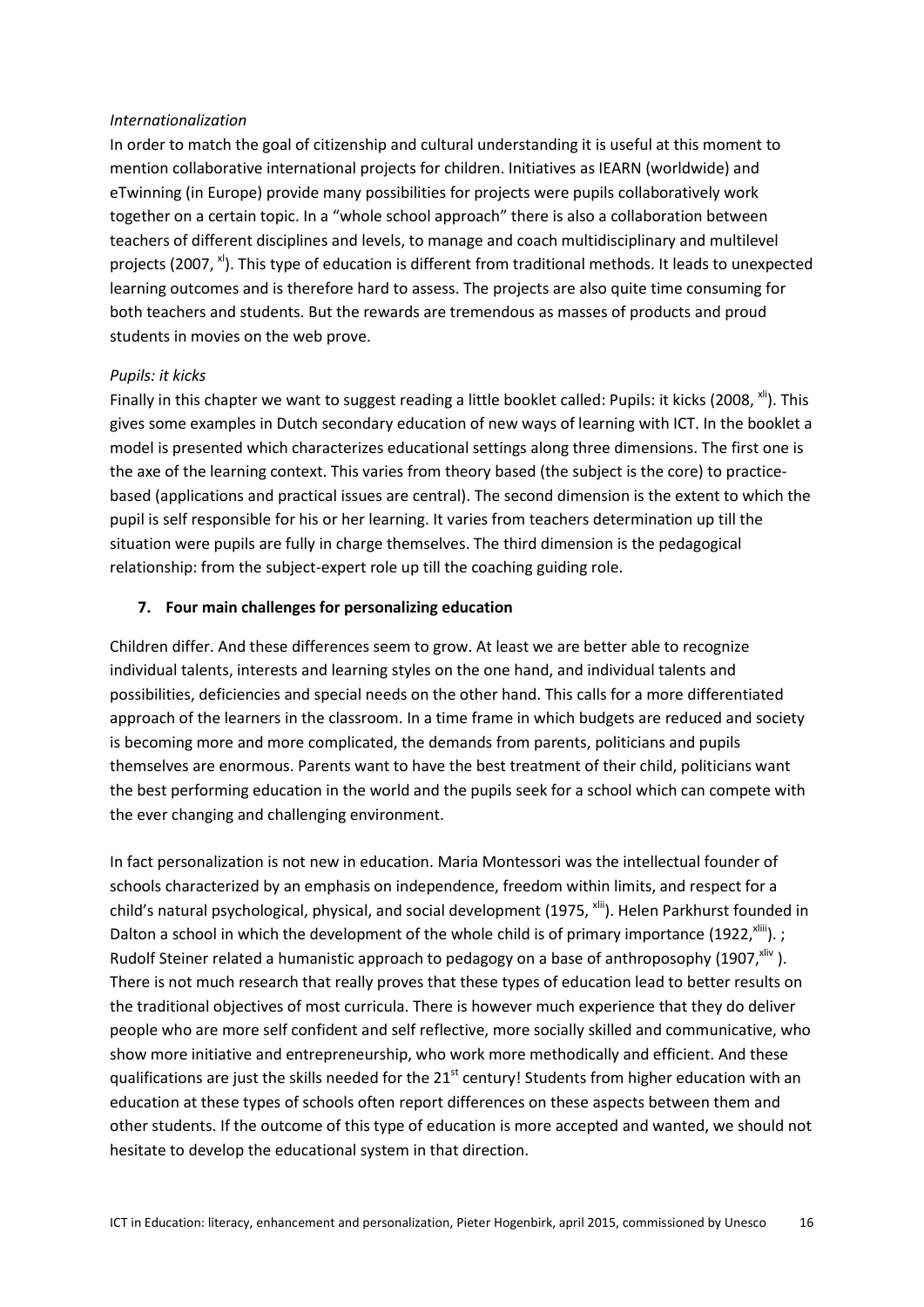These wishes, developments and beliefs are leading to a new approach in education: a much more personalized learning environment (PLE) as elaborated in the previous paragraph. This should not be confused with individual learning (we still want pupils to collaborate, learn and work together). ICT can be the key to realize such a PLE.

We will here propose a set up to meet the challenge of a more personalized approach within education. The challenges are related to four main issues: a change of the curriculum, an ICT enriched personalized learning environment, teacher training and the ultimate need for a better performance.

## *a. The proposed curriculum in lower and higher secondary*

In most countries learning objectives are obligatory, nationally or state wise. Sometimes the way the objectives are reached is up to the professionals in the schools, sometimes even the curriculum is more or less established. In all cases there is few space for personal learning goals, and individual growth. We propose here to diminish the core of the obligatory curriculum in *general education* to some 50% of the present size. 30% of the curriculum should be focused on the achievement of  $21<sup>st</sup>$ century skills, 20% of the learning time should be dedicated to the development of strictly individual talents.

Let us elaborate a bit on these thoughts.

Diminishing the core curriculum to 50% means cutting away a lot of traditional objectives. An example of such a core curriculum for general education could be as follows, just to provoke the discussion:

- mother tongue: speaking, reading comprehension, writing;

- one foreign language: speaking, communicating, reading;

- humanities and social studies: modern history, social geography, general economics, citizenship and cultural understanding;

- mathematics: basic elements of algebra, solid geometry, statistics, problem solving;

- science: multidisciplinary content from biology, physics and chemistry, inquiry learning;

- art and culture: creativity, cultural heritage, handicraft;

- digital literacy: information literacy, using ICT programs, computational thinking;

- physical education

The 30% educational time for achieving skills is also attached to content. But this content should be at the choice of the experts: the teachers and their pupils. They should be able to choose projects with content from selected topics which are most suitable to achieve the skills mentioned in paragraph 4. This content can be derived from nowadays curricula in all the above mentioned subjects and other non-core subjects like for example Latin, philosophy, informatics, a second or third foreign language, etc. But also topical issues and topics chosen because of specific interests of the teacher and/or the learner could deliver suitable content for practising all of these skills: an international collaborative project on cultural differences, an excursion to a science museum, a internship for vocational skills, setting up a company, making a website, etc., etc.

The objectives of this rather free part of the curriculum are to be arranged within rubrics related to age and ability-group. The personal development should be kept up in a digital portfolio. Assessment should be done twice a year by independent assessors in order to make a distinction between the own teacher in a coaching and supportive role, and the assessor who is also monitoring the quality of the education.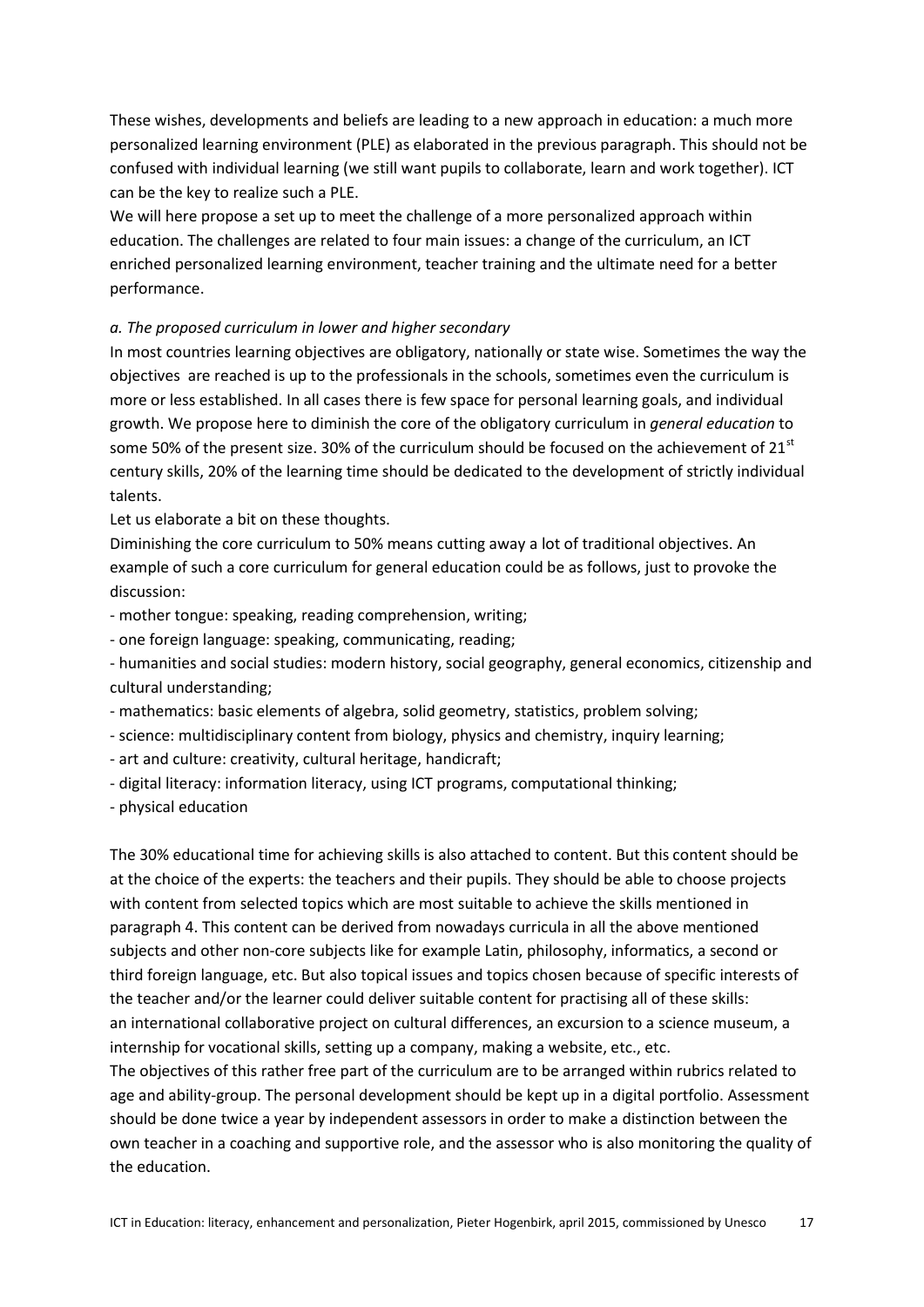The third part of the curriculum in this proposal is a one-day-per-week opportunity to develop a child's own talent. We know the eight (or nine) intelligences formulated by Gardner (1983,  $x^{1/2}$ ): musical–rhythmic ("music smart"), visual-spatial ("picture smart"), verbal-linguistic ("word-smart"), logical–mathematical ("number/reasoning smart"), bodily–kinaesthetic ("body smart"), interpersonal ("people smart"), intrapersonal ("self smart"), and naturalistic ("nature smart"). Later on Gardner suggested that existential and moral intelligence ("value-smart") may also be a valuable add on. We suggest that pupils – under parental and educational supervision - work on an average level of one day per week on some kind of master thesis on a topic they choose themselves, with the objective to discover their individual talents and to develop those talents.

This could be a musical performance, a debate contest, an investigation on a specific mathematical problem, an artistic painting or sculpture, a piece of research from science or a technical innovation. The results of the master thesis's at the end of every period should be presented towards an external expert, parents, teacher or peer group. In fig.6 we visualize this in the previously created picture.



fig.6 A proposal for a more personalized curriculum

For vocational education practical (and specific elements of) subjects such as engineering, nursing, accountancy, construction, etc. should be replace some general content and can also be profitable to developed the skills mentioned.

There will be a lot of debate about the nowadays topics in the different curricula which can be "missed". Few people will be ready to accept that the content which is taught at this very moment may be not so important any more. One way to approach this debate is to leave it to the professionals in the field, the teachers and the pupils. Better than anyone else they are capable to determine content that is relevant, topical, interesting and challenging for themselves. What we need here is trust in teachers, as well as in the kids. Another way of reaching the right core curriculum is to collect experts - not attached to education - to make clear what is needed in a future society and working environment.

By proposing these rather provocative ideas we hope to stimulate that people involved in education (and who isn't?) will argue education fundamentally and are prepared to make a jump into the future.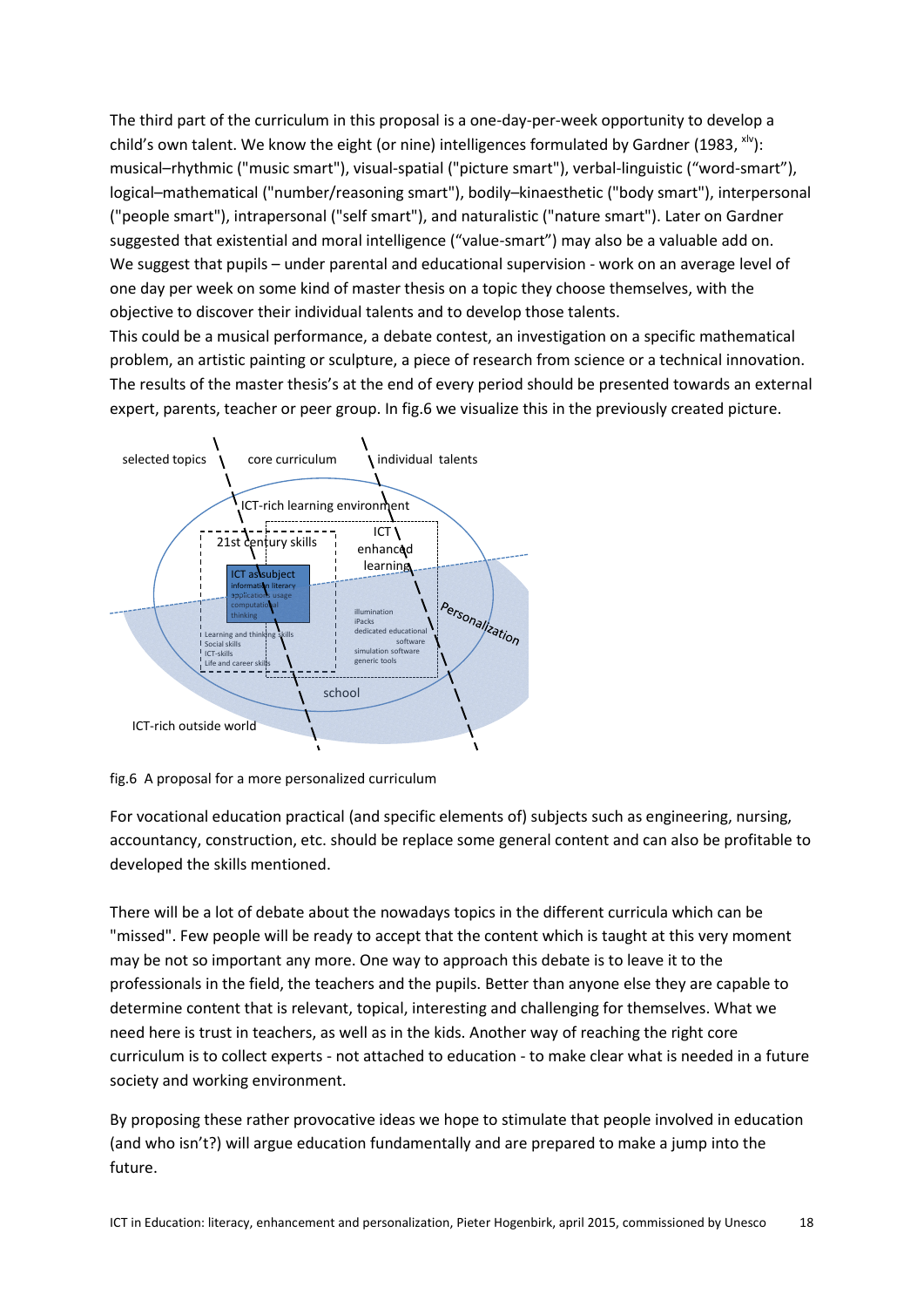#### *b. A digital personalized learning environment*

The above mentioned Montessori, Dalton and Steiner Schools realized personal growth with paper notes, self made assignments, learner tracking on paper and a lot of effort of the teachers who believed in these types of education. But if we want to realize a more tailor-made learning environment to make personalized education possible on a broader scale, we now have the opportunity: a digital personalized learning environment (PLE). An ideal PLE can differentiate between content, presentation and instructional methodology. This leads, again ideally, to an environment which is adaptive to the starting situation and progress of the individual learner, their level, attention, learning style, gender difference. This makes a more personalized learning path possible and allows the teacher to manage the differences between the students in the group and follow the different learning paths and outcomes.

In the previous paragraph we mentioned several ways to use ICT to personalize education. The ultimate challenge here is that we combine the opportunities provided by the DLEs already available, with the tremendous job to develop (digital) materials that is adaptive to all the differences mentioned. This must be done in another way than traditionally: learning materials and courses mostly developed by educational publishers and through subsidized development projects. On the one hand we need strong networks of teacher communities to develop *together* materials and common practice. On the other hand we need small new creative organisations and companies to develop materials for specific parts of the curriculum, to create selected topics and to arrange digital sources in a way that they are usable as educational assignments.

#### *c. Teacher training on skills and attitude*

A third major challenge here is the professional development of the teachers. In order to use ICT properly and adequately teachers have to be trained in the basic ICT skills with software and hardware. They have to be familiar with social media, the educational use of those platforms, and also with the dangers and threats (such as bullying) which come along with these new ways of communicating. They have to be aware of the didactical possibilities of educational software. They must be able to use learning tracking systems and administrative software. For an extensive overview of teacher's ICT skills see the [UNESCO ICT Competency Framework for Teachers](http://unesdoc.unesco.org/images/0021/002134/213475e.pdf) (2011, xlvi). To reach the goals of the proposed educational change teachers should also be made aware of their changing role; more coaching and mentoring the learner, prepared to co-learn with the pupils, and more creator and arranger of the educational content.

Last but not least they must be convinced internally that the use of ICT is not an extra worry, but a means to improve the outcome of their teaching activities and to raise the motivation of the pupils. We think that the best way to realize this positive attitude and changing roles is in communities of practice. In the 90s, we created in the Netherlands small networks of some 15 teachers from different schools, working on a specific aspect of their subject (1997, <sup>xlvii</sup>). These networks were homogeneous and worked together for one or two years on implementing new digital methods in the daily teaching practice. Although the available resources were limited and of rather poor quality, compared to the present situation, the measured involvement of the teachers grew from 2.6 to 3.7 at a scale of five at an adapted CBAM-scale.

Of course it is also a good thing to adapt the way of professionalizing the teacher to his or her own style of learning, level of involvement and other contextual circumstances. The Dutch Inspectorate of Education published 6 portraits of teachers, successful in using ICT, interviewed to determine their personal learning path's (2006, xlviii).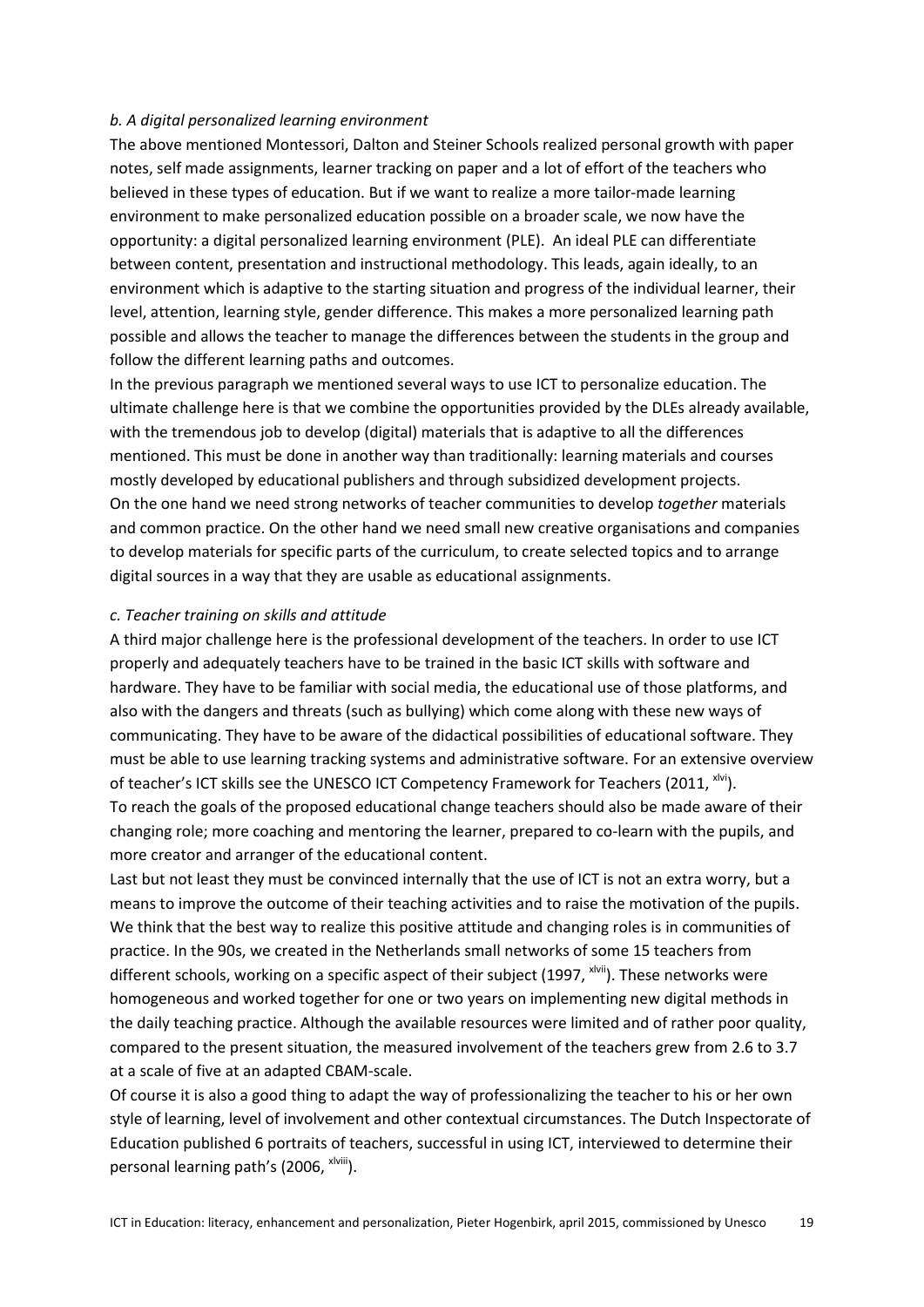## *d. Performance*

The final issue here is the performance: the assignment from society to improve general outcome of education. A lot of renewal of the education system in countries all over the world has been enforced because of a low ranking on international comparative scores. It is important for politicians to realize a better ranking as a result of their policy. As we have stated before, we should not use ICT because of the assumption that the outcome will be improved immediately. ICT is just a basic element of the learning environment, as it is in daily life.

And of course: if ICT is that standard part of the learning environment, we should use it in a way that the results are the best. And we - as professional educational community - should be fully accountable for better, more effective education and improved outcome. With the additional remark that outcome should be measured not only in traditional assessment scores, but also in terms of achieving 21st century skills and showing personal growth.

# **8. Recommendations and questions to be raised**

We will end this paper with some recommendations and questions, following from the topics addressed.

- The public debate on the usefulness of using ICT in education is not very relevant any more. We should stop arguing the effectiveness of ICT usage as a reason for using ICT. A learning environment, preparing children for a future place in society, as citizen and as professional, is just not complete without ICT. Because of the dominant role of ICT in the modern society we must teach children about ICT: information literacy, using applications and computational thinking. Digital literacy should be an integral part of the curriculum in every level in secondary education
- Achieving ICT skills is part of the broader objective: achieving 21st century skills. The achievement of these skills should also be an integral part of the different curricula.
- To reach these goals we must focus on the best ways to use ICT effectively in our pedagogy. There is a broad variety of ICT applications available to enhance the learning.
- There must be a political debate on the extent of the core curriculum in secondary education, in relation to the time spent on achieving 21st century skills and the development of specific talents of children.
- Within this debate we should think of other ways of assessment to provide accountable measurement.
- Teachers should be trained in basic ICT skills, in the effective use if ICT and in a role which is more coaching and supportive than expert like.
- Schools should realize themselves that a successful ICT implementation path is based on four aspects in balance: vision, professional development of teachers, the availability of digital learning materials and an adequate infrastructure.

Finally we think that personalized learning is the future. In this document we mentioned a series of advantages to shape education along this line of personalization (see paragraph 6). By realizing an educational setting in which personalized learning and teaching is the dominant way of working, we can realize better education, more motivated learners and teachers, and with an improved outcome as a result. But we have to meet several challenges (see paragraph 7). Along with these challenges some questions should be raised and answered.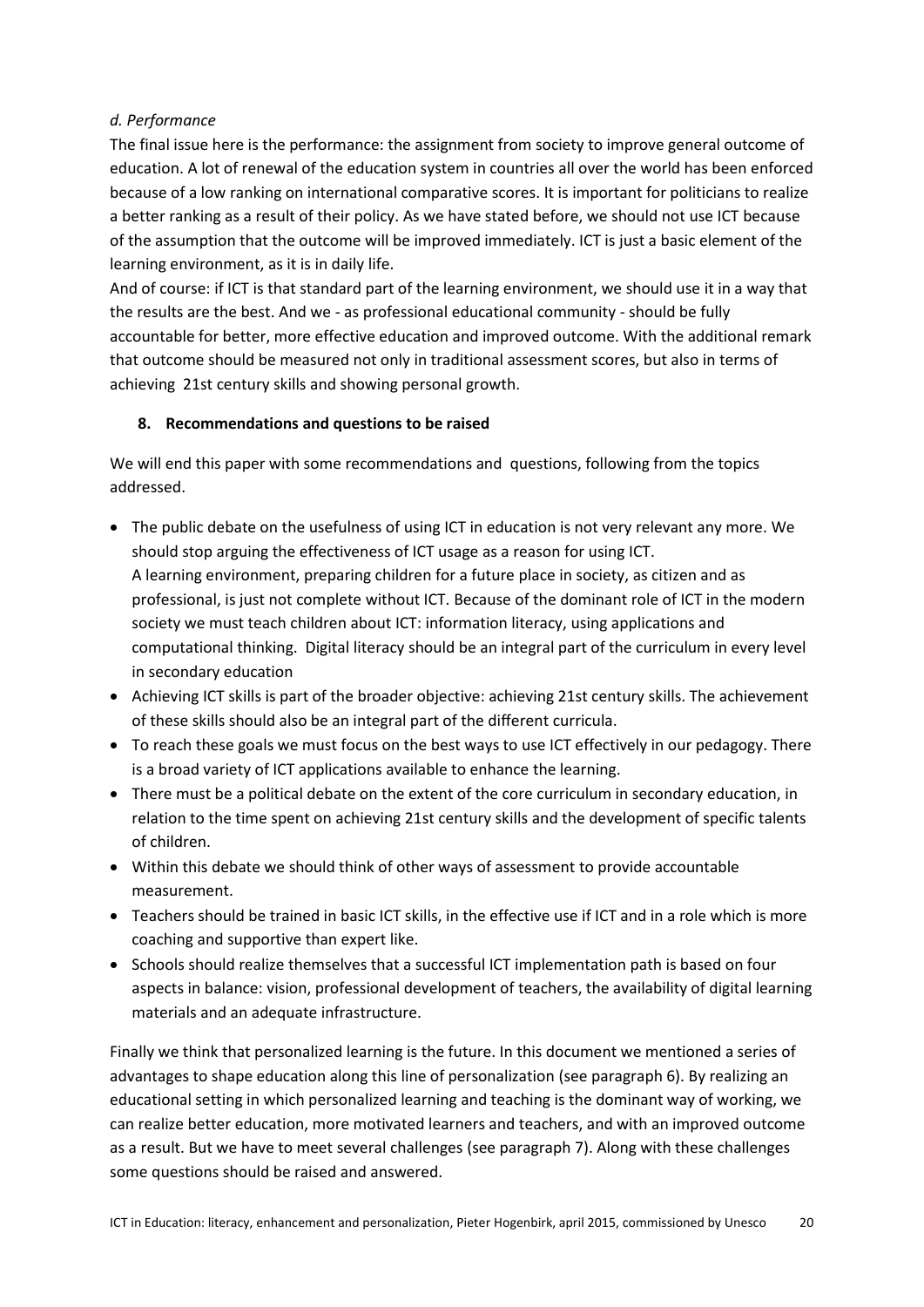Challenge 1: a change of the curriculum

- What is needed for policy-makers to open up the teaching and learning and diminish the obligatory core-curriculum? What is needed to reassure them that explicit attention for skills and talents is not counter-productive?
- How do we get convincing examples of projects with which pupils can develop their 21st century skills? How can we create valuable and differentiated educational settings for the development of talent?

### Challenge 2: a digital personalized environment

- What organisational and legal issues are to be solved to implement personalized learning adapted to different levels and interests?
- How can we involve the countries lacking resources in this movement given the lack of equipment?

Challenge 3: teacher training on skills and attitude

- Is it useful to distinguish, also legally, between the expert role of teachers and the coaching and mentoring role?
- How should we adapt the framework of ICT abilities of teachers in order to enable them to work with personalized learning situations?
- What are the best settings and pedagogy for teacher training in this perspective, given the fact that it should reflect "teach as you practise"?

Challenge 4: Performance

- How can we gradually change the circumstances to move into this new paradigm?
- How can we measure and assess all the skills mentioned? Can we develop rubrics for attainment levels of these skills? Can we develop formative and summative testing procedures? Should we assess the development of talents?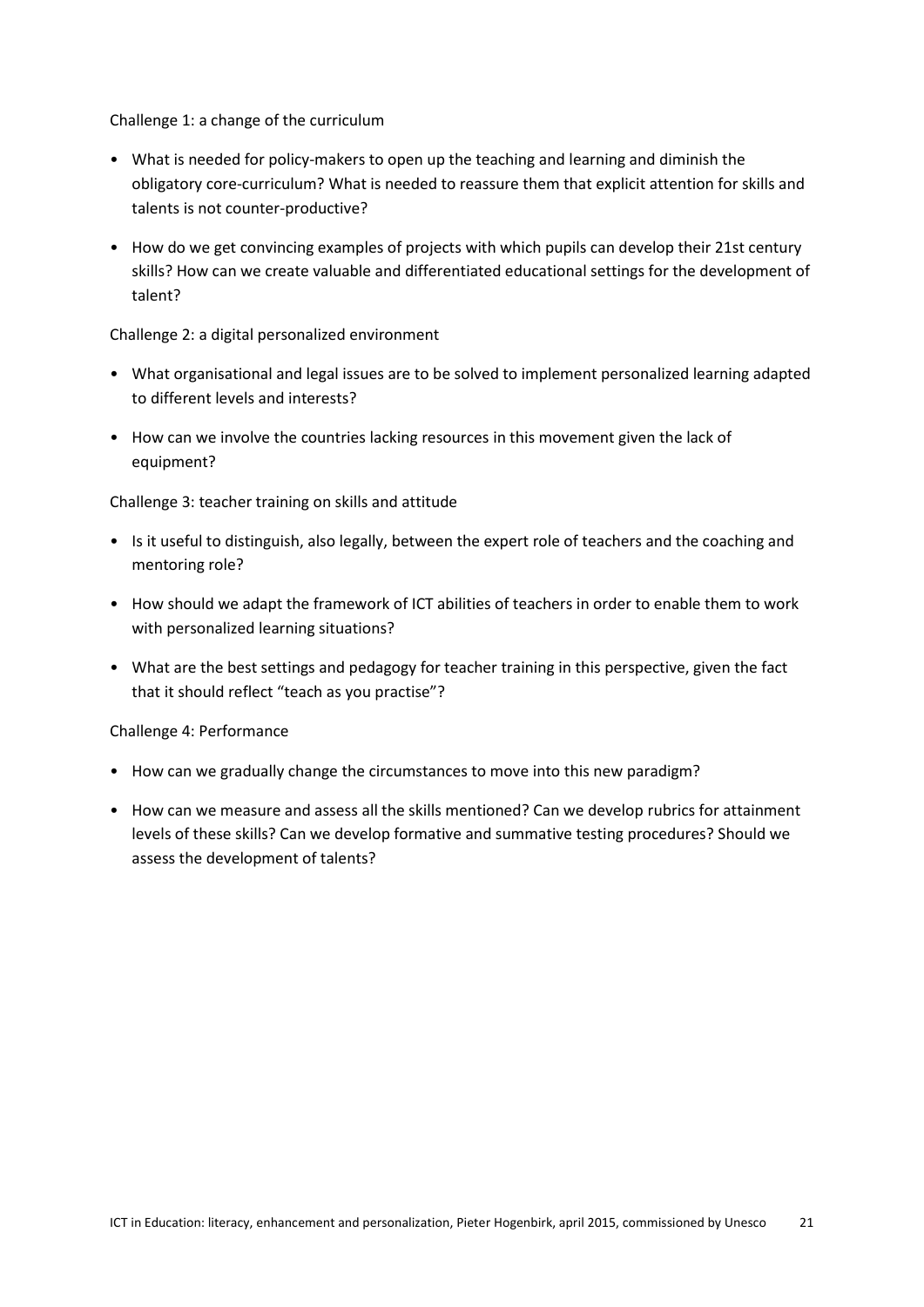#### **Sources, references and notes**

**.** 

i Beniger, James R. *The Control Revolution: Technological and Economic Origins of the Information Society*. Cambridge, Mass.: Harvard University Press (1986) From the lemma: "Information Society" in Wikipedia.

ii Dutch (television!) course for teachers in secondary education: "Computers in de klas" (Computers in the classroom), NIB publishers, Utrecht (1990)

 $\mathsf{u}$  See e.g. [Alnaaz Kassam,](file:///C:/Users/P.G.%20Hogenbirk/Documents/Pieter/Unesco/researcher/2048299328_Alnaaz_Kassam) [Marie Iding,](file:///C:/Users/P.G.%20Hogenbirk/Documents/Pieter/Unesco/researcher/10021674_Marie_Iding) Pieter Hogenbirk, Unraveling the digital divide: Time well spent or wasted? Education and Information Technologies 06/2013; 18(2): 215-221; Preface to the IFIP - Working Conference IIGWE2011, ICT and Informatics in a Globalized World of Education, Mombasa (2011)

<sup>iv</sup> Marc Prensky, Digital Natives, Digital Immigrants, From On the Horizon (MCB University Press, Vol. 9 No. 5, October 2001)

<sup>v</sup> See e.g. <u>generationz.com.au/characteristics</u>

 $v$ <sup>i</sup> The term Net generation generates 3,7 billion hits in Google

vii [http://mccrindle.com.au/the-mccrindle-blog/what-comes-after-generation-z-introducing-generation-alpha,](http://mccrindle.com.au/the-mccrindle-blog/what-comes-after-generation-z-introducing-generation-alpha) with illustrative infographics

viii Ziehe, Thomas, Schule und Jugend - ein Differenzverhältnis.. In: Neue Sammlung 39 (1999), 4, S. 619-629, ISSN 0028-3355

<sup>ix</sup> See: National Association for Media Literacy Education, [http://namle.net/publications/media-literacy](http://namle.net/publications/media-literacy-definitions)[definitions](http://namle.net/publications/media-literacy-definitions)

<sup>x</sup> OECD Are students ready for a technology-rich world? What PISA studies tell us. Paris: OECD Publishing (2006)

xi See: <http://www.australiancurriculum.edu.au/Curriculum/Overview> (2013)

xii See: [http://www.iteea.org/TAA/Publications/TAA\\_Publications.html](http://www.iteea.org/TAA/Publications/TAA_Publications.html), ITEA's Technology for All Americans Project (2006)

xiii See: [http://www.open.ac.uk/libraryservices/documents/Integrating\\_IL\\_Booklet\\_2010.pdf,](http://www.open.ac.uk/libraryservices/documents/Integrating_IL_Booklet_2010.pdf) Open University (2010)

xiv A New Curriculum for Information Literacy, Jane Secker, Emma Coonan, Arcadia Project, Cambridge University Library (July 2011)

 $\frac{x}{x}$  See e.g.: Wing, J.M. Computational Thinking. Communications of the ACM 49 (2006)

xvi Informatics education, Europe cannot afford to miss the boat; report of the joint Informatics Europe & ACM Europe Working Group on Informatics Education (April 2013)

<sup>xvii</sup> E-skills for jobs in Europe: measuring progress and moving ahead, K. Gareis e.a., Empirica, Bonn, Germany (February 2014)

xviii Recommendation of the European Parliament and of the Council of 18 December 2006 on key competences for lifelong learning, European Union (2006) <http://eur-lex.europa.eu/legal-content/EN/TXT/?uri=celex:32006H0962>

xix Partnership for 21st Century Skills, see [www.p21.org](http://www.p21.org/)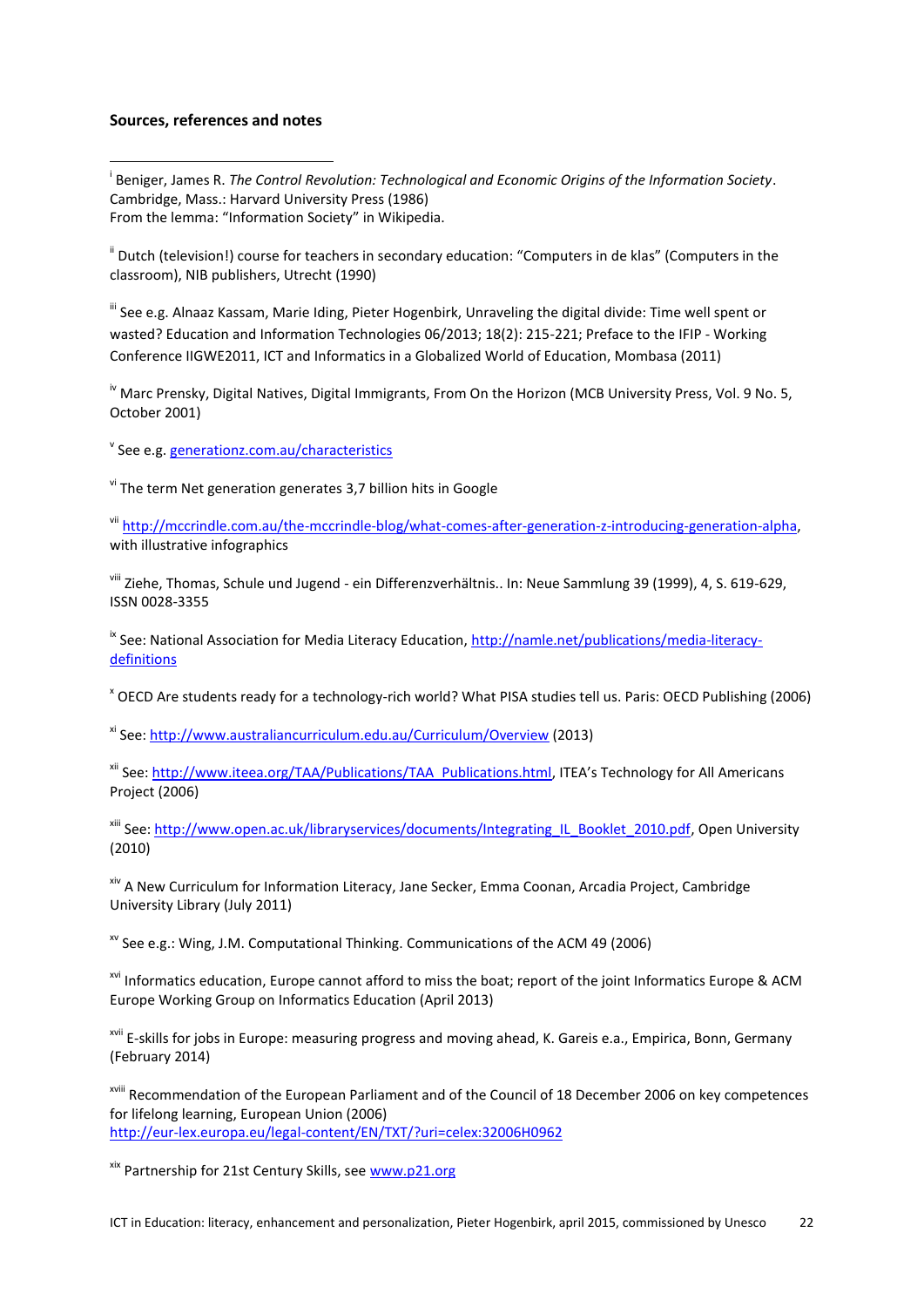<sup>xx</sup> National educational technology standards for students, second edition. Eugene, OR: International Society for Technology in Education, ISTE (2007)

xxi See[: http://www.microsoft.com/education/en-eg/leadership/Pages/assessment.aspx](http://www.microsoft.com/education/en-eg/leadership/Pages/assessment.aspx)

 $x^{\text{axii}}$  Joke Voogt & Natalie Pareja Roblin, 21<sup>st</sup> Century Skills, discussion paper; see: <http://opite.pbworks.com/w/file/fetch/61995295/White%20Paper> (2010)

xxiii Digitale geletterdheid en 21e eeuwse vaardigheden in het funderend onderwijs: een conceptueel kader (in Dutch; translation: Digital literacy and 21st century skills in basic education: a conceptual framework), SLO, Enschede

see[: http://www.slo.nl/downloads/documenten/digitale-geletterdheid-en-21e-eeuwse-vaardigheden.pdf/](http://www.slo.nl/downloads/documenten/digitale-geletterdheid-en-21e-eeuwse-vaardigheden.pdf/) (January 2014)

<sup>xxiv</sup> Joke Voogt & Natalie Pareja Roblin, A comparative analysis of international frameworks for 21st century competences: Implications for national curriculum policies, Journal of Curriculum Studies, 44:3, 299-321 (2012)

xxv Binkley, M., Erstad, O., Herman, J., Raizen, S., Ripley, M., & Rumble, M. Defining 21st century skills, KSAVEmodel. Melbourne: University of Melbourne (2010)

xxvi Partnership for 21st Century Skills, see [www.p21.org](http://www.p21.org/)

 $\overline{a}$ 

<sup>xxvii</sup> 21<sup>st</sup> Century Learning Design program (formerly LEAP21), part of the Innovative Teaching and Learning (ITL) project[, http://www.itlresearch.com/itl-leap21](http://www.itlresearch.com/itl-leap21)

xxviii Joke Voogt, ICTs for Curriculum Change, UNESCO Institute for Information Technologies in Education, Moscow (2012)<http://unesdoc.unesco.org/images/0022/002202/220243e.pdf>

xxix See e.g. [http://en.wikipedia.org/wiki/List\\_of\\_educational\\_software](http://en.wikipedia.org/wiki/List_of_educational_software)

<sup>xxx</sup> Diana Oblinger, Simulations, Games, and Learning,<https://net.educause.edu/ir/library/pdf/eli3004.pdf> (May 2006)

xxxi Mark Griffiths, The educational benefits of videogames, Education and Health, Vol.20, No3, <http://sheu.org.uk/sites/sheu.org.uk/files/imagepicker/1/eh203mg.pdf> (2002)

xxxii John Hattie, Visible Learning,<http://visible-learning.org/2009/02/visible-learning-meta-study/> (2009)

xxxiii Steve Moss, [Making The Most Of ICT](http://www.ictineducation.org/home-page/2014/1/29/making-the-most-of-ict-what-the-research-tells-us.html) – What The Research Tells Us (January 2014), <http://www.ictineducation.org/home-page/2014/1/29/making-the-most-of-ict-what-the-research-tells-us.html>

xxxiv Richard J. Noeth, Boris B. Volkov, Evaluating the effectiveness of technology in our schools, ACT, Policy Report (2004)

xxxv Kennisnet, Know what Works and Why, Academic journal about the benefits and impact of ICT in education (2013), The quality of digital learning materials (2014), see [www.kennisnet.nl/over-ons/international-visitors](http://www.kennisnet.nl/over-ons/international-visitors)

xxxvi Dimitri Izmestiev, personalized learning: a new ICT-enabled education approach, Unesco IITE, Moscow (2012),<http://unesdoc.unesco.org/images/0022/002202/220240E.pdf>

xxxvii Oliver, M. & Trigwell, K. Can 'Blended Learning' Be Redeemed? In: E-Learning, Vol. 2, Nr. 1 (2005).

xxxviii P. Hogenbirk, An educational tool for planning and monitoring the teaching-learning process in Dutch secondary education, ITEM, Hongkong (1997); See also[: www.researchgate.net](http://www.researchgate.net/)